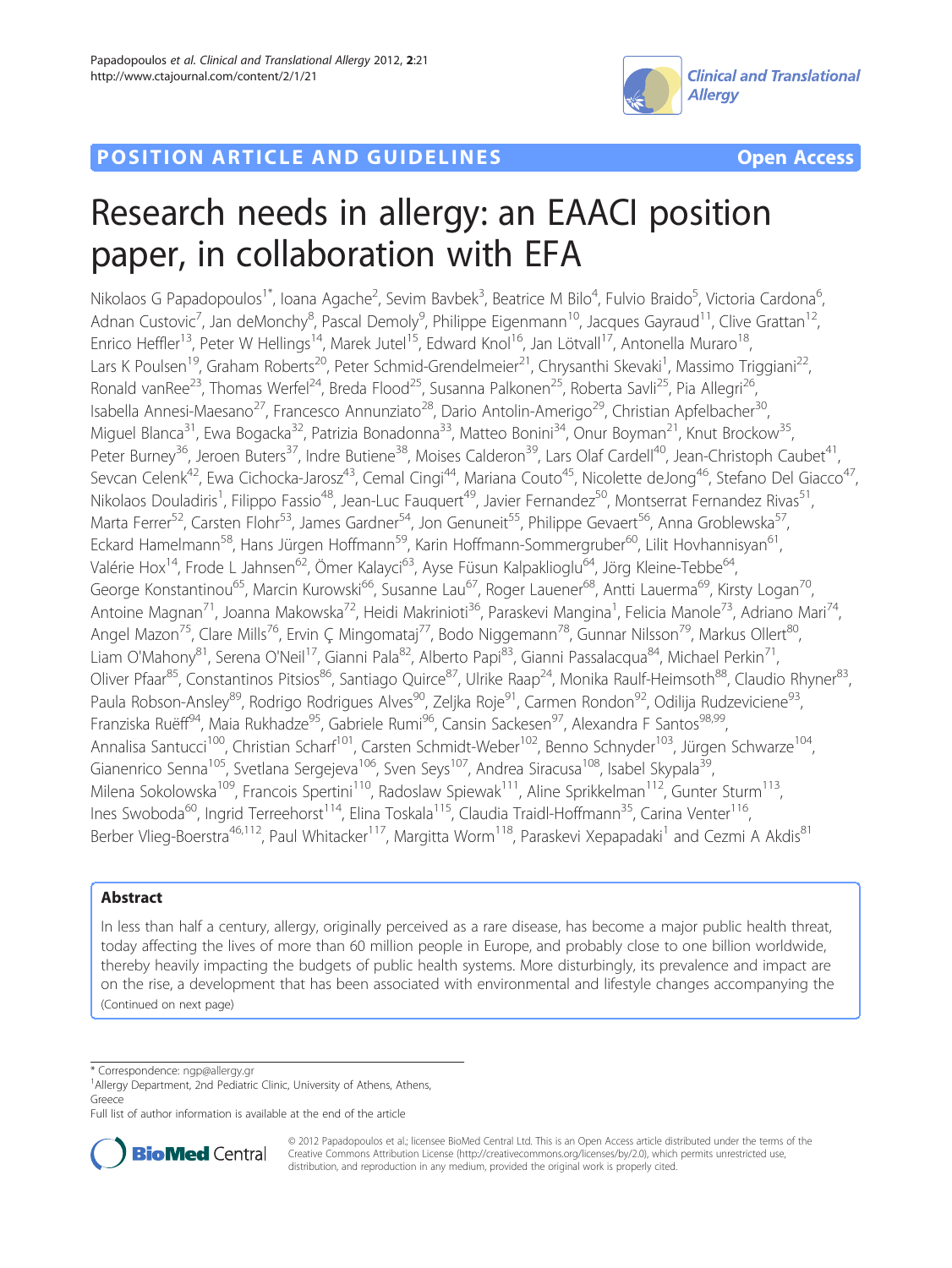#### (Continued from previous page)

continuous process of urbanization and globalization. Therefore, there is an urgent need to prioritize and concert research efforts in the field of allergy, in order to achieve sustainable results on prevention, diagnosis and treatment of this most prevalent chronic disease of the 21<sup>st</sup> century.

The European Academy of Allergy and Clinical Immunology (EAACI) is the leading professional organization in the field of allergy, promoting excellence in clinical care, education, training and basic and translational research, all with the ultimate goal of improving the health of allergic patients. The European Federation of Allergy and Airways Diseases Patients' Associations (EFA) is a non-profit network of allergy, asthma and Chronic Obstructive Pulmonary Disorder (COPD) patients' organizations. In support of their missions, the present EAACI Position Paper, in collaboration with EFA, highlights the most important research needs in the field of allergy to serve as key recommendations for future research funding at the national and European levels.

Although allergies may involve almost every organ of the body and an array of diverse external factors act as triggers, there are several common themes that need to be prioritized in research efforts. As in many other chronic diseases, effective prevention, curative treatment and accurate, rapid diagnosis represent major unmet needs. Detailed phenotyping/endotyping stands out as widely required in order to arrange or re-categorize clinical syndromes into more coherent, uniform and treatment-responsive groups. Research efforts to unveil the basic pathophysiologic pathways and mechanisms, thus leading to the comprehension and resolution of the pathophysiologic complexity of allergies will allow for the design of novel patient-oriented diagnostic and treatment protocols. Several allergic diseases require well-controlled epidemiological description and surveillance, using disease registries, pharmacoeconomic evaluation, as well as large biobanks. Additionally, there is a need for extensive studies to bring promising new biotechnological innovations, such as biological agents, vaccines of modified allergen molecules and engineered components for allergy diagnosis, closer to clinical practice. Finally, particular attention should be paid to the difficult-to-manage, precarious and costly severe disease forms and/or exacerbations. Nonetheless, currently arising treatments, mainly in the fields of immunotherapy and biologicals, hold great promise for targeted and causal management of allergic conditions. Active involvement of all stakeholders, including Patient Organizations and policy makers are necessary to achieve the aims emphasized herein.

Keywords: Allergy, Allergic diseases, Policy, Research needs, Research funding, Europe

## **Background**

Allergies represent the most frequent chronic diseases in Europe today, affecting, with the most conservative estimates, the daily lives of more than 60 million people. While at the beginning of the 20<sup>th</sup> century, allergies were viewed as rare diseases, the last few decades have seen a dramatic increase in disease burden. The industrial and technological revolution has led to environmental changes, including climate variation, pollution and microbial sterilization, but also to an urban, sedentary life style, affecting on one hand the intensity, type and diversity of external exposures, while on the other hand altering the normal immune/inflammatory responses.

Allergies involve almost every organ of the body in variable combinations with a broad spectrum of possible symptoms, and thus their manifestations cover a wide range of phenotypes. Studies in Europe have shown that up to 30% of the population suffers from allergic rhinoconjunctivitis, while up to 20% suffer from asthma and 15% from allergic skin conditions [1,2]. These numbers match those reported for other parts of the world, such as the USA and Australia. Food allergies, are becoming more frequent and severe; occupational allergies, drug allergies and allergies to insect stings (occasionally fatal), further aggravate the burden of the allergy epidemic. In contrast to the popular belief that allergies are mild conditions, a considerable and increasing proportion of patients (15%- 20%) have severe, debilitating disease and are under constant fear of death from a possible asthma attack or anaphylactic shock [3]. Within the EU, there are nevertheless wide geographical variations in the incidence of allergies with a south to north and east to west gradient [4,5]. An alarming observation is that most allergic conditions start in childhood and peak during highly productive years of individuals, with allergic rhinitis affecting up to 45% of 20–40 year old Europeans. The numbers may even be an underestimation, as many patients do not report their symptoms or are not properly diagnosed. Indeed, it is estimated that approximately 45% of patients have never received a diagnosis [6]. Notwithstanding evidence suggesting a plateau in some areas, the European Academy of Allergy and Clinical Immunology (EAACI) warns that in less than 15 years more than half of the European population will suffer from some type of allergy!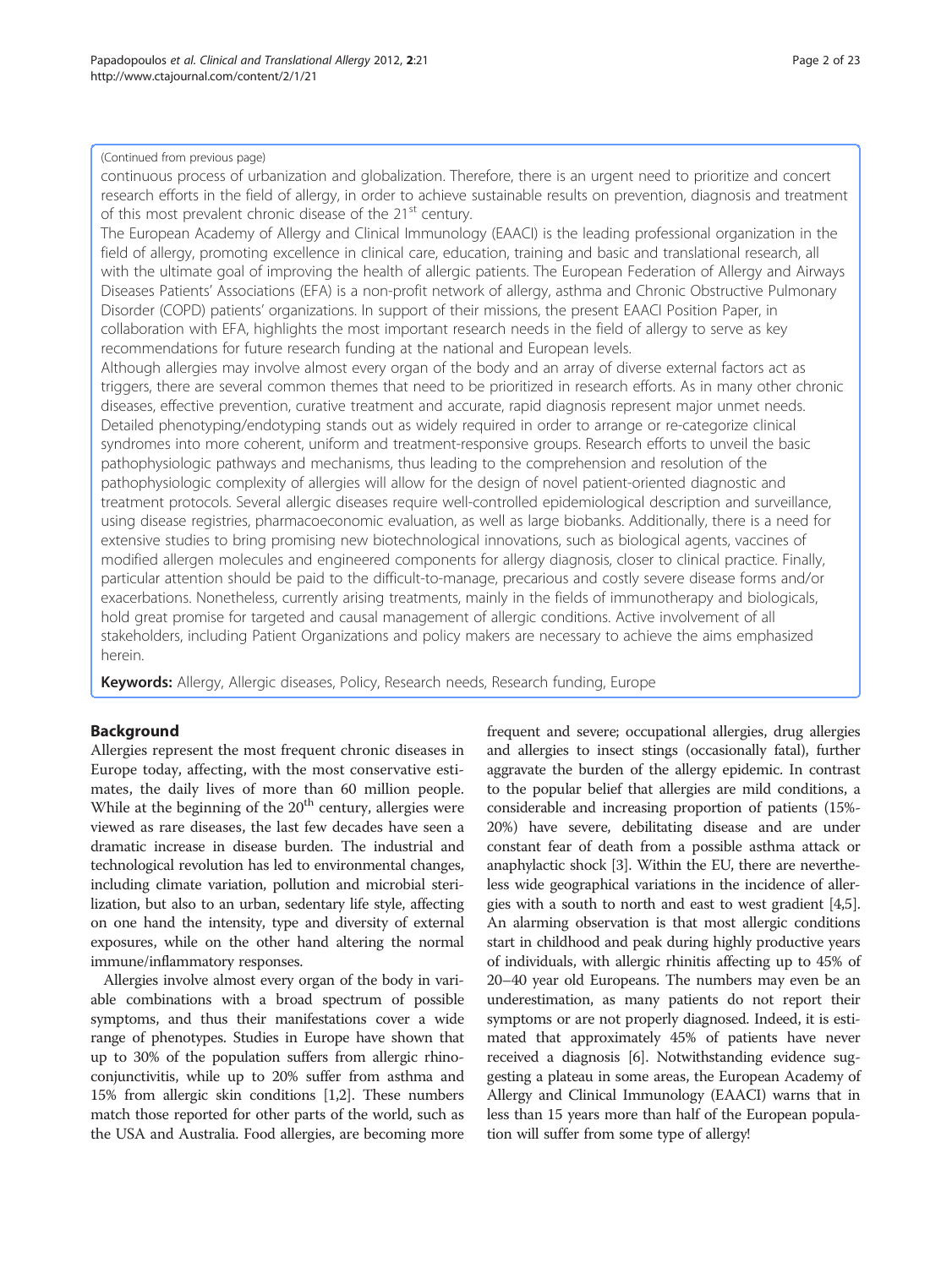#### Major knowledge gaps in allergy

- Causes of allergy, as well as reasons for recent increase in prevalence are unknown
- The natural history, including mechanisms of spontaneous resolution, are unknown
- There is marginal understanding of interactions among microbes, immune system and allergic disorders
- Therapeutic targets with potential for a complete cure are scarce

Independent of incidence, age group or nationality, it is important to realize that allergic diseases have a detrimental impact on the quality of life of patients and their families, affecting their personal development, career plans and lifestyle choices. Allergies may affect sleep and mood, school or work competence, and social interaction [7]. For example 43% of patients with allergic rhinoconjunctivitis have sleep disturbances and 39% have difficulty in falling asleep [6]. The possibility of failing an examination increases by 40%-70% in school-age children with rhinitis [6]. Allergic individuals have a higher risk of developing depression [7]. The impact of allergies on quality of life can be as high or even higher than that of diseases commonly perceived as being more 'serious' [6,8].

At the society level, the rising prevalence of allergic diseases poses a multifaceted, major socioeconomic burden on national and European budgets. The increased use of health services, hospitalization and pharmaceutical costs, in addition to the billions of days of lost productivity through absenteeism or presenteeism (people going to work but being unable to perform), reveal a worrying prospect for public health when it comes to allergies [9]. It is estimated that the annual cost of asthma in Europe is over €18 billion [8]; allergic rhinitis may cost several times more (up to €100 billion, according to unpublished data from the Global Allergy and Asthma Network of Excellence, GA<sup>2</sup>LEN, investigators). Skin allergy care costs may be as high as that of asthma [10,11]. Given the nature of current lifestyles, the ageing population and continuing environmental changes, these numbers are likely to increase, unless a concerted effort is devised to understand the causes and mechanisms of allergy and design effective strategies for prevention and/or treatment.

Special attention should be paid to childhood allergies as these usually demonstrate a persistent and varying course: many children first develop eczema, followed by asthma and allergic rhinitis, the so called "allergic march". Therefore, early diagnosis and adequate control of allergy is crucial especially for children. The Polish Presidency of the Council of the EU underlined this problem in its conclusions on "Prevention, early diagnosis and treatment of chronic respiratory diseases in children" (unanimously adopted by the EU Ministers of Health in December 2011) [12].

EAACI is the leading professional organization in the field; its members are nearly 8000 physicians, researchers and academicians, as well as all of the European National Allergy Societies. EAACI is dedicated to improving the health of people affected by allergic diseases by promoting adequate patient care, advancing basic and clinical research and encouraging education and training. The European Federation of Allergy and Airways Diseases Patients' Associations (EFA) is a nonprofit network of allergy, asthma and chronic obstructive pulmonary disorder (COPD) patients' organizations, representing 35 national associations in 22 countries and over 400,000 patients. EFA is dedicated to making Europe a place where people with allergies, asthma and COPD have the right to the best quality of care, a safe environment, the right to live uncompromised lives and be actively involved in all decisions influencing their health. More information about the organizations and their programs can be found at [www.eaaci.org](http://www.eaaci.org) and [www.](http://www.efanet.org) [efanet.org.](http://www.efanet.org)

Following their missions, EAACI and EFA, advocate for feasible, sustainable and patient-centered strategies for allergy research. There is currently a great need for a sustained investment in allergy research. Key mechanisms need to be further understood. Several important findings at the basic immunological level are close to being translated into bedside treatments. New preventative approaches require large-scale studies to be confirmed so that they can be used for public health purposes.

This article, written by Section and Interest Group Board members of EAACI and co-authored by EFA, intends to create a milestone, describing the current research needs in the wide spectrum of allergic diseases, and provide key recommendations to provide input for consultations on current and future research programs at the national and European levels. By prioritizing various projects of basic, translational and clinical allergy research, and efficient networking, such programs may not only yield ground-breaking results, but also crucially inform patient and public health strategies, reducing health-related costs and improving the quality of life of millions in Europe and around the world, while providing opportunities for a strong European Research Area and an innovative knowledge-based European industry. They can also inform novel National Plans following the model of the Finnish Asthma and Allergy Programs [13] , implementing wide stakeholder participation.

#### Objectives and methodology

The aim of this article is to briefly describe the current understanding of the whole spectrum of allergic diseases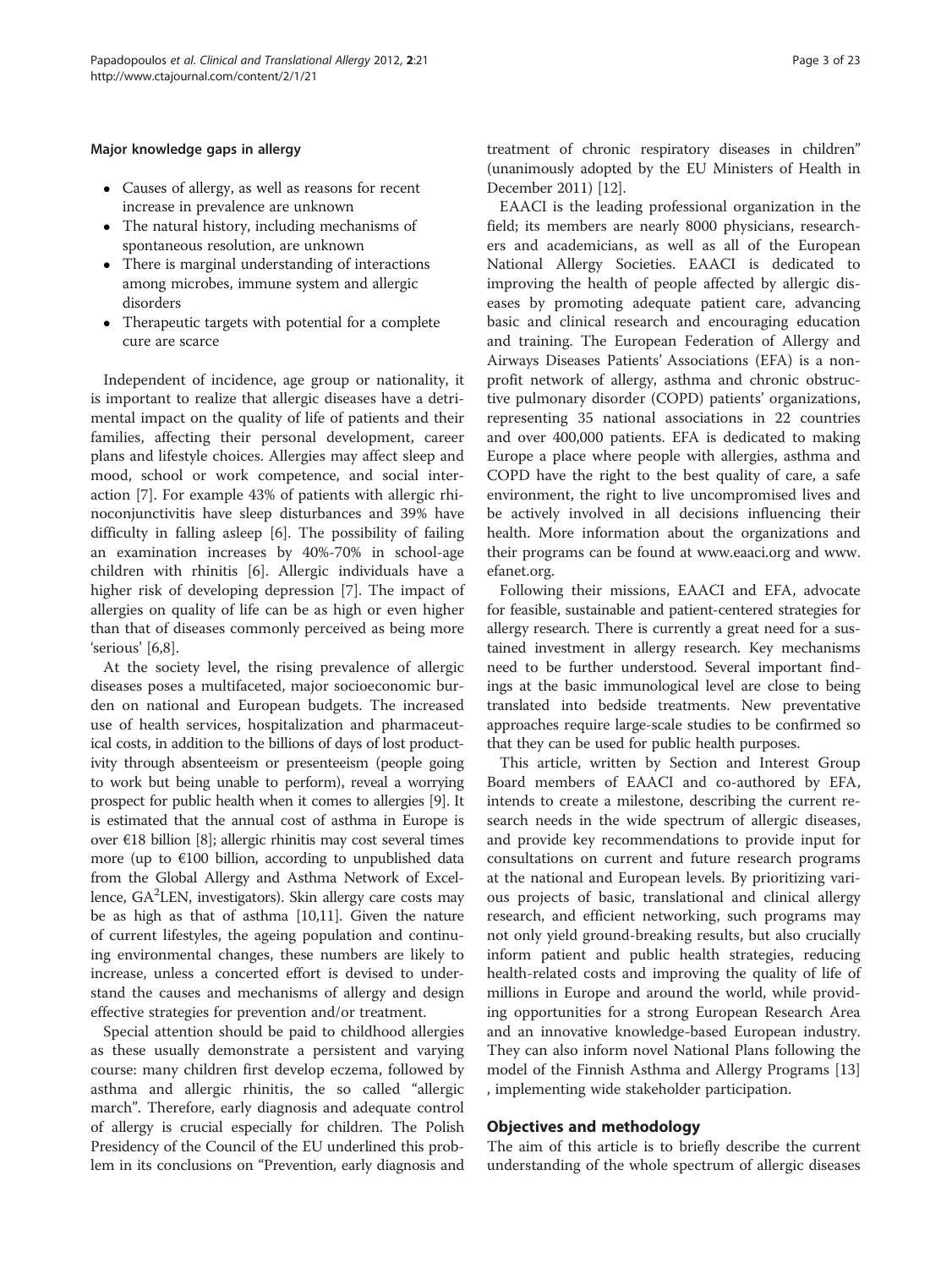and conditions, and to identify the immediate knowledge gaps amenable to research at the national and European levels. Input was obtained by all EAACI Sections and Interest Groups; the Chair, Secretary and Board Members of each group prepared a paragraph related to their specific domain. EFA was also consulted and provided input to the text. These were subsequently integrated and reviewed by the EAACI Executive Committee members, who provided by consensus a concluding part and summary of key points.

## Understanding the allergy epidemic Epidemiology

Research needs in the epidemiology of allergy

- Europe-wide epidemiological studies on occupational allergy, drug allergy, venom hypersensitivity, exposure to various environmental agents
- Interactions between various risk factors of allergy development to explain prevalence differences
- Link between sensitization and clinical allergy development
- Incidence, prevalence studies of various disease phenotypes and endotypes
- Development of pan-European registries

Epidemiology is the study of health and disease in populations. Several landmark studies have defined the global burden of allergic diseases, and have demonstrated that the problem is growing. Major demographic, socio-economic and environmental developments such as urbanization, globalization, upcoming economies (BRIC countries) and climate change will most likely contribute to further increases. The International Study of Asthma and Allergies in Childhood (ISAAC) reports that well over 20% of children in European countries suffer from an allergic disease at some point during their childhood [14]. This study also assessed allergy prevalence sequentially and observed a rise in prevalence especially in areas where allergic diseases were previously less common [2]. Large-scale population-based data from the European Community Respiratory Health Survey (ECRHS) [15] and the Global Allergy and Asthma Network of Excellence (GA2LEN) [16] clearly show that allergic diseases are significant health problems in adults too. A similar initiative for food allergy (EuroPrevall) [17], has been recently completed, but population-based information is currently lacking for occupational allergy, drug and insect venom hypersensitivity, as well as daily exposures to environmental agents such as pollutants and cosmetics. These studies have revealed significant differences in allergy prevalence even amongst those of the same ethnic background, advocating that, notwithstanding the importance of genetic factors, environmental factors are likely to be responsible for the observed prevalence gradients and time trends. Socio-economic background, family size, urban dwelling, farm exposure, infection history, diet, obesity, use of certain drugs, tobacco smoke exposure and indoor and outdoor air pollution are among the factors associated with atopic disease.

In spite of these clear indications, we are currently missing studies that aim at explaining the prevalence differences and trends between populations taking all known risk factors into account as well as the interactions between risk factors (including gene-environment interactions). Rapid developments in the field of information technologies allowing systems approaches now offer the opportunity to study these complex issues in a comprehensive way.

When it comes to allergies, it is vital to maintain an open mind about the nature of causal influences and be prepared to follow up clues or signals emerging even in, at first sight, unlikely places: for instance, the protective effect of Alpine farms has been an important stimulus to aetiological enquiry [18]. In addition, the link between allergic sensitization and clinical allergy remains poorly understood and new molecular methods may shed further light on this fundamental issue.

One limitation of large population-based studies has been the use of questionnaires in the diagnosis of asthma or allergic rhinitis and that more objective markers, such as spirometry and bronchial hyper responsiveness, do not capture the episodic nature of the disease and often do not correspond to the clinical phenotype. An advantage in atopic dermatitis is that the skin is readily accessible to examination. The strong association between clinical atopic dermatitis and filaggrin skin barrier gene mutation carriage has opened up new avenues to explore gene-environment interactions, not only in the context of atopic dermatitis, but also allergic respiratory disease and food allergy [19].

Another important area of epidemiological research is the application of epidemiological methods to explore the quality and safety of medical care provided for patients with allergic diseases, for instance through establishing registries with a main focus on the efficacy and safety of treatments, such as immunotherapy, systemic immunosuppressive drugs and biologicals. Registries should also capture trends in disease prevalence and severity and differences between age and/or social groups. Data on emerging allergens, including work-related exposure, could also be monitored.

Overall, we need to find better ways of identifying the phenotypes of allergic disease, using standardized methodology between studies to facilitate direct comparability. This will then allow us to revisit known and hitherto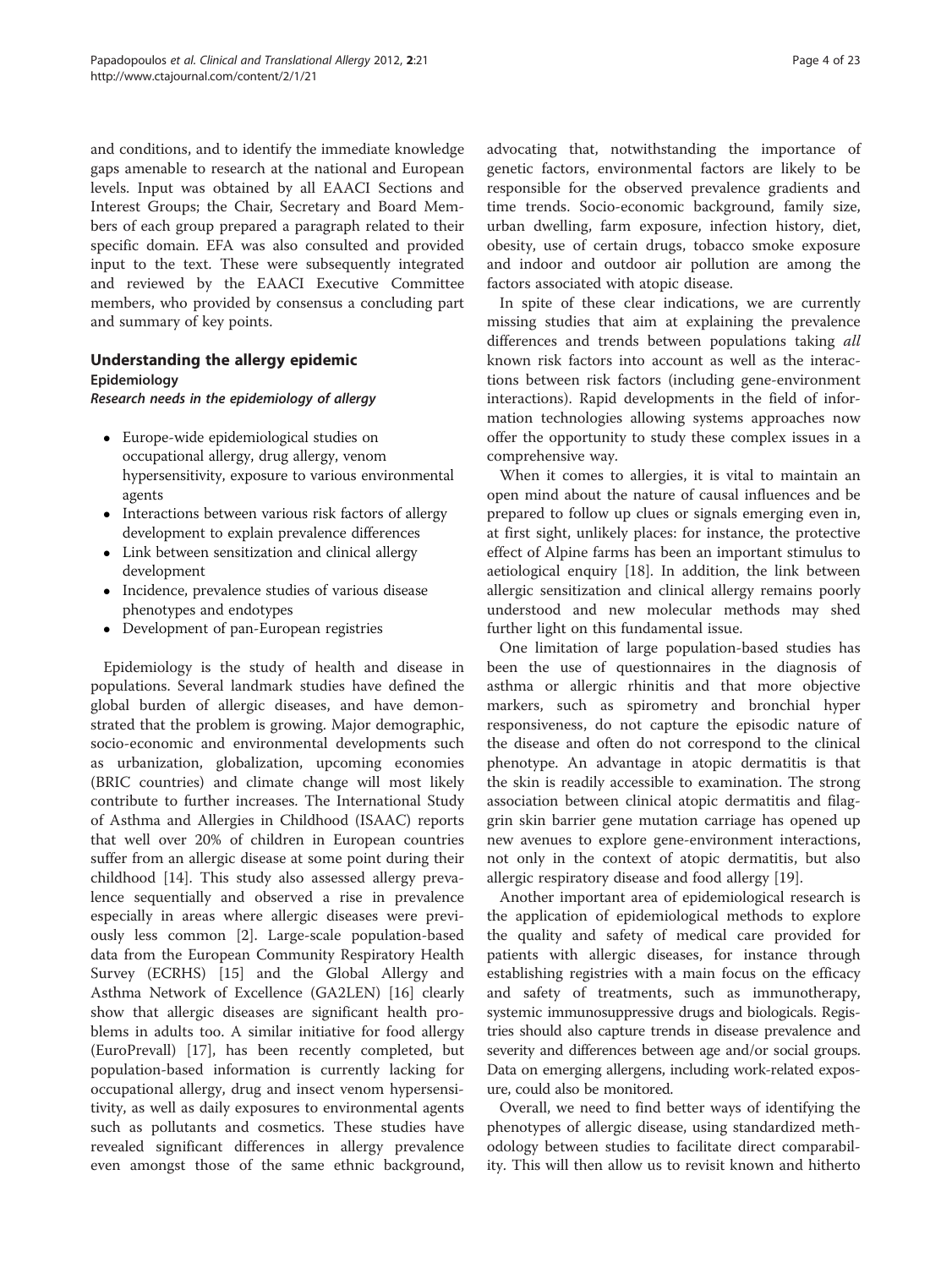unexplored risk and protective factors, preferably in longitudinal population-based cohorts that take into account environmental, genetic and immunological factors (biomarkers) as well as the fluctuant nature of allergic diseases and disease severity. Novel approaches to genetic and gene-environmental interaction studies will be helpful to identify the 'missing heritability'.

## Immunology, molecular and cellular mechanisms Major gaps in understanding the allergic immune response

- Immunological basis of allergy epidemic
- Innate immune response to molecules that are coexposed with allergens
- Role of novel subsets of T cells, B cells and innate lymphoid cells in allergy development
- Epithelial barrier function and its role in allergy development and chronicity
- Mechanisms of development of immune tolerance to allergens and novel ways to induce this
- Understanding epigenetic regulation of the allergic inflammation
- Development of novel biologicals to treat allergy
- Identification of novel biomarkers for endotyping patients for the prediction of treatment response and prognosis
- Development of immunological registries and Europe-wide disease-specific biobanks

In diseases involving the immune system such as allergy, autoimmunity, transplantation rejection, cancer and infections, antigens are either the direct or indirect cause of the disease and can be targeted for treatment [20]. The investigation of what makes a protein an allergen has been a prerequisite of understanding allergic disease to develop strategies for immune intervention. Allergens are almost always proteins, but not all proteins are allergens. A protein with allergenic activity should display two properties a) induction of IgE response, which involves the sensitization phase including T cell, B cell and dendritic cell cooperation, and b) induction of a clinical response to the same or similar protein on subsequent exposures, which involves immediate and late phase responses [21]. Many allergens contain potent stimulatory properties for the epithelium, such as the protease activity of house dust mite. Besides proteases and oxidases, extracts of pollen contain low molecular weight molecules such as pollen-associated lipid mediators or adenosine exhibiting a potential to stimulate and modulate immune cells [22]. Therefore, when exposed to e.g. pollen, it is more than just allergenic proteins that we inhale. More knowledge on the immune stimulatory properties (adjuvant-like activity) of allergens, in addition to their antigenic potential will be of great

importance and might help in modifying allergens in the application of allergen specific immunotherapy.

An increasing body of evidence indicates that immune responses in allergy involve a comprehensive network of cellular and molecular interactions (Figure 1). Novel insights from implicated environmental influences on the development of allergy have increased interest in innate immune responses preceding and directing the adaptive immune response. In parallel, we have now identified a role of the local tissue immune response, not only in determining the implication of a specific tissue in allergy (i.e. atopic asthma vs. atopic dermatitis) but also the role of structural cells such as epithelial cells in the innate immune responses to environmental triggers, including allergens.

As a direct result of epidemiological findings of reduced incidence of allergy in farm environments, and many others on the so-called hygiene hypothesis, there has been interest in the development of early and innate immune responses. Pattern recognition receptors such as Toll like receptors (TLR) are important in these reactions, essentially deciding over the pro- or antiinflammatory nature of subsequent adaptive immune responses. It is becoming clear that these receptors do not only play a role on innate immune cells directing their response to e.g. lipopolysaccharide, double stranded RNA or bacterial DNA, but also on tissue cells such as epithelial cells or keratinocytes [25]. Very recently, a novel category of innate lymphoid cells with still a wide variety of names, such as nuocytes, lymphoid tissue–inducer cells (LTi cells) or innate lymphoid cells (ILCs) have been described. The demonstration of IL-13 and IL-5 production by so-called type-2 ILCs in allergic inflamed tissue is a strong hint that these cells can have an important role in the Th2-type skewing in allergic tissues, even in the absence of direct involvement of antigens [26]. The epithelial cells at environmental interfaces (skin, respiratory tract and gut mucosae) are also important for allergy development, possibly through reduced barrier function and/or the inherent properties of epithelial cells to induce Th2 responses [27]. There is increasing evidence that the composition of the microbiota of the gut (and possibly of the airways or even skin) play an important role in deciding over development towards allergy or protection against it [28]. The epigenetic regulation of allergic inflammation rendering certain genes or gene areas more accessible to translation should be extensively studied and is expected to provide better links to the influence of the environmental changes. Also, multigenerational epigenetic memory can help us to explain the inherited influence of the environmental exposure [29].

In addition to the almost classical definition of T helper cells in Th1 and Th2, many more T cell subsets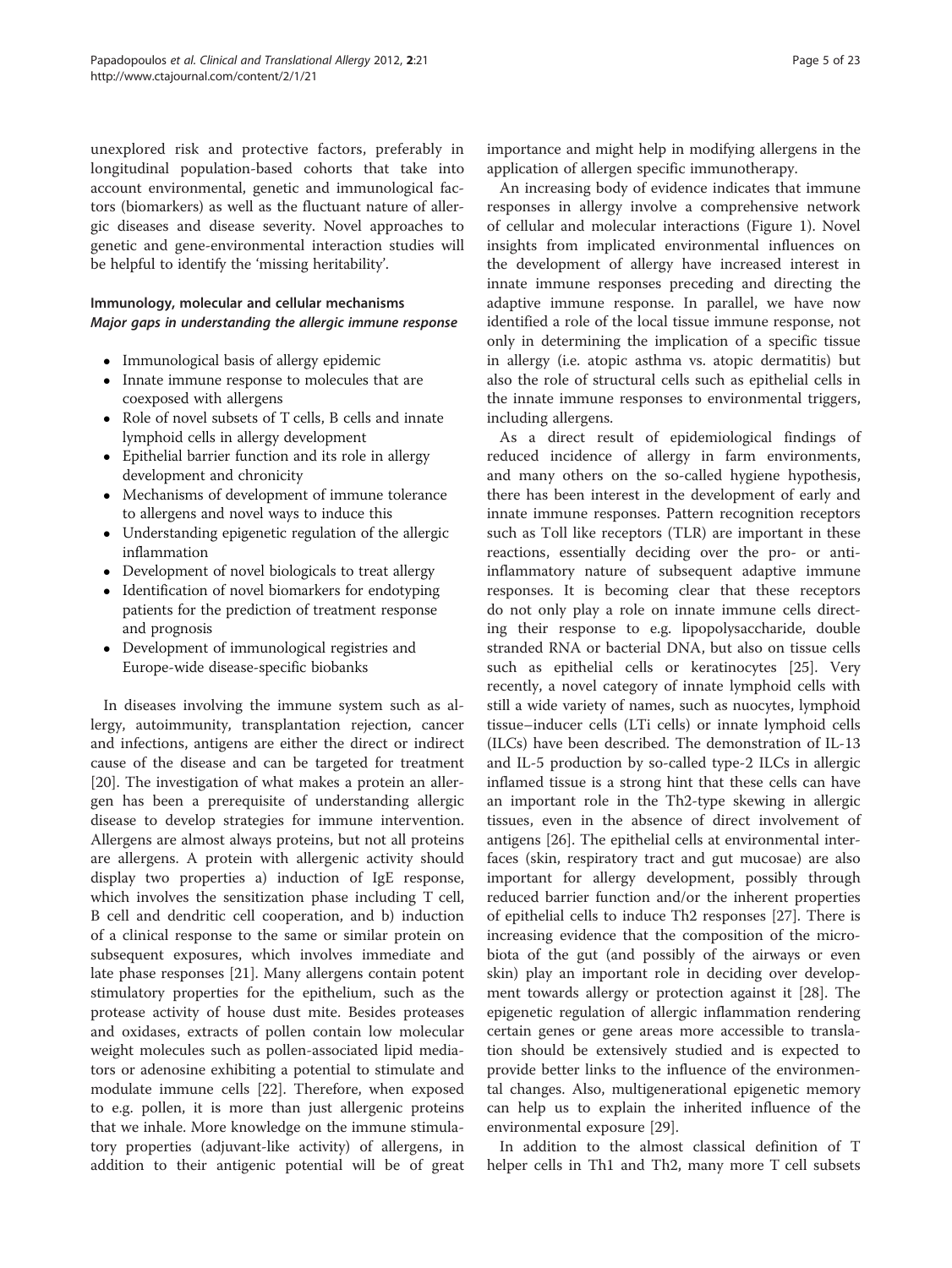

have recently been described, including regulatory T cells, Th17, Th9 and Th22 cells [30-33]. Moreover, for all T cell subsets it is evident that their role can differ in different tissue types. Accordingly, there is increasing evidence that differentiated Th cell populations can alter the range of cytokines they produce, indicating a certain degree of "cell plasticity". Understanding the molecular basis of the process through which cells modify their cytokine-producing potential is likely to provide interesting insights that may allow the development of strategies to alter Th cell function in immune-mediated pathologies, including allergic diseases. Amongst T-cell subsets, it is becoming clearer that CD8 T cells, classically called cytotoxic T cells, contain potent immunomodulatory

subsets, which may be potent in the release of several cytokines, including IL-13. In addition, the immune regulatory and immune suppressive roles of various T and B cell subsets, such as T regulatory cells and B regulatory cells still remain to be elucidated.

In many inflammatory diseases, application of biologicals is an important option in treating severe forms of the disease. It is surprising that there is only limited potential of the known biologicals developed specifically for allergy [34]. Anti-IgE has major IgE decreasing effects, but is only indicated in a small subset of allergic asthmatics [35] at present although licensing studies for chronic urticaria are in an advanced stage. Blocking eosinophil differentiation and activation by anti-IL-5 is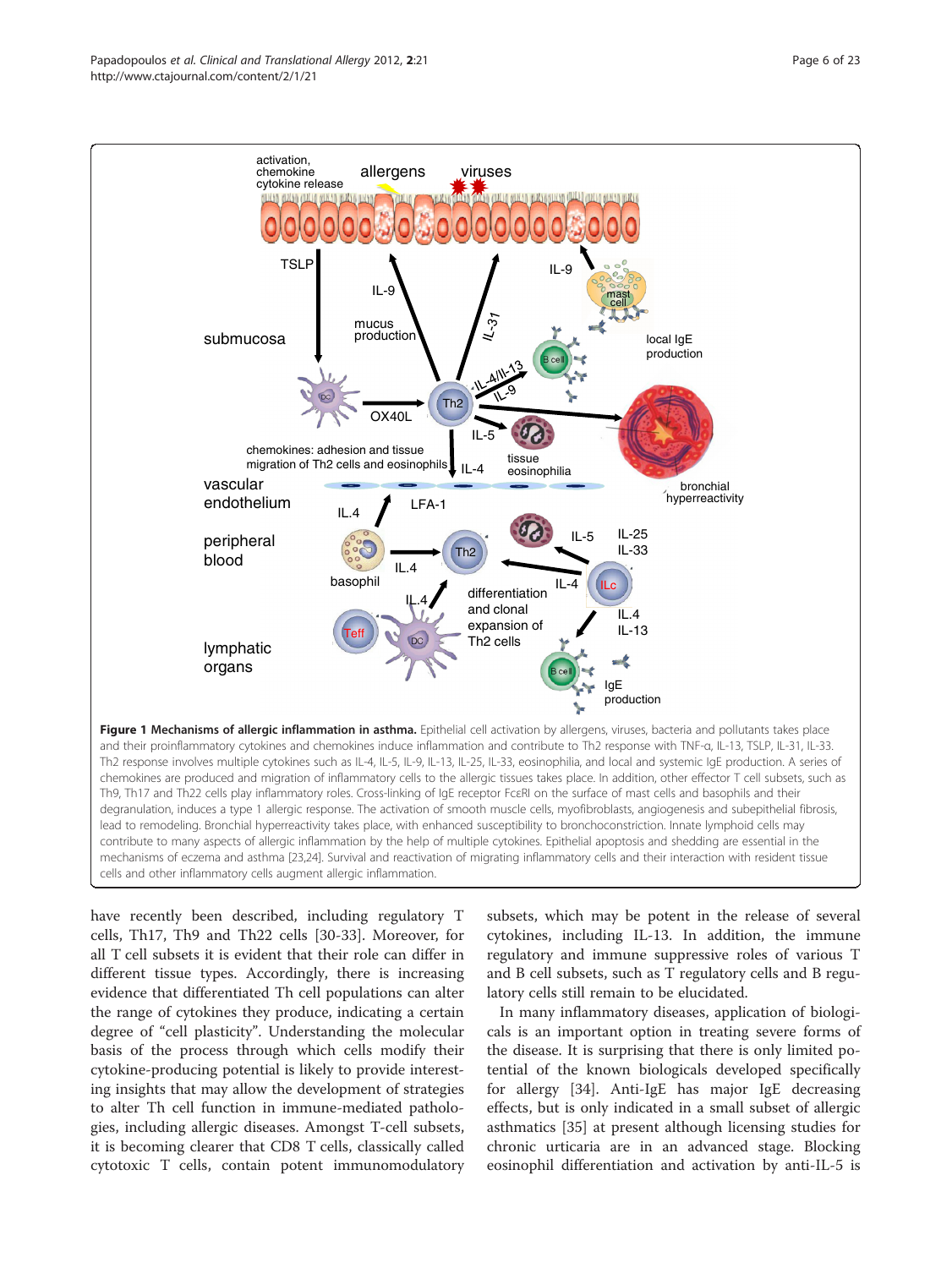effective in vitro, but results from clinical studies [36], suggest the need for identifying responsive populations. The outcome of the application of these agents has indicated that our knowledge of the immunological mechanisms responsible for allergic inflammatory diseases remains incomplete. Although improved forms of anti-IgE or blocking of IL-5 effects may provide better drug efficacy, it is also important to design new biologicals and find novel application of established ones. Combined application of allergen-specific immunotherapy (SIT) with anti-IgE treatment, might improve safety and efficacy of immunotherapy.

SIT is the only treatment that alters the immunological basis of the disease. The immune responses to allergen observed during SIT are being described at increasing level of detail, but there is a continuous debate around mechanisms of induction and maintenance of tolerance. It is absolutely essential to further elucidate the immune mechanism of SIT. Only in this way new leads can be found to transform SIT from a therapy requiring "chronic administration" for years in a row into an effective therapeutic vaccination based on a small number of shots, and perhaps even a preventive vaccination [34].

Evidence is gathering that the complex interplay between the innate and adaptive immune response both of the myeloid and lymphoid lineages, in combination with the immune response of the tissue ultimately determines the development and expression of allergic diseases. A further important issue comprises adjuvant factors from the allergen carriers. We face an interesting and challenging era that will implicate all novel immunological insights in understanding better the immune-pathophysiological mechanisms in allergic diseases. This will lead to improved insight in the disease itself and also in new treatment options that may even result in allergy prevention, which is a major concern not only for parents thinking about their children, but for society as a whole.

## **Diagnostics**

#### Next steps in allergy diagnosis

- Improvement of molecular diagnostics methods
- Diagnosis of biomarkers for endotyping
- Easy and standardized tests for cellular diagnosis
- Development of point of care assays and devices
- Development of tests for endotyping, follow up of exacerbations and treatment response

The challenges in allergy diagnosis lie in developing methods that are objective, rapid, reproducible, costeffective, sensitive and specific for the disease. They need to be able to identify exposures and contribute to decision making for treatment, preferably also in primary care. In addition, tests monitoring the response to treatment and allowing the comparison of preclinical and clinical effects across large cohorts and in several countries are needed. As recombinant molecular therapies are becoming available, there is a need to tailor treatment to disease burden, phenotype and/or endotype more effectively, which has always been a key request by patient groups; in this respect improved allergy diagnosis is a prerequisite. Molecular diagnostic methods enable a much more detailed analysis of the allergen molecules and their association with clinical presentations. Molecular approaches have great potential to significantly improve the prognostic value of diagnostic tests, but large-scale clinical studies are needed for their validation. Both allergen molecules and recombinant antibodies are made available to enlarge the repertoire of diagnostic tests [37]. The first allergen moleculebased multiplex tests have reached the market [38], significantly increasing diagnostic and epidemiological options [39].

Improvement and standardization of cellular tests, such as the basophil activation test, [40] will enable laboratories to more closely monitor disease status and advance allergy diagnosis and monitoring from the mere assay of IgE affinity, concentration and avidity to an integrated evaluation of the burden of allergic disease on the individual. Such an approach is not feasible at the moment. A similar methodology to the one used to produce standardized T cell tests, should be adopted. The involvement of reference centers and standardized comparisons of efficacy can lead to standardized methods of analysis. In combination with molecular tools, this will enable improved-resolution diagnosis with a higher prognostic value, which in turn will result into more precise diagnosis and superior monitoring of allergic disease. Recent advances in multicolor flowcytometry are expected to contribute to cellular diagnosis and disease phenotyping/endotyping. In addition, detection of recently discovered microRNAs and/or exosomes in body fluids may open new ways for noninvasive diagnosis and monitoring of patients. Development of a standardized mast cell line similar to resident tissue mast cells would revolutionize the understanding and diagnosis of mast cell-mediated immediate hypersensitivity reactions.

In the diagnosis of drug allergy, cellular tests can be more useful both for diagnosis of type I allergy [41] and for diagnosis of the more severe type IV allergy [42]. As treatment options expand and life expectancy increases, people will require more frequent medical treatment and ex vivo diagnostic approaches will become more important.

Ex vivo tests for type I allergy will play a role in both the diagnosis of occupational allergy and food allergy.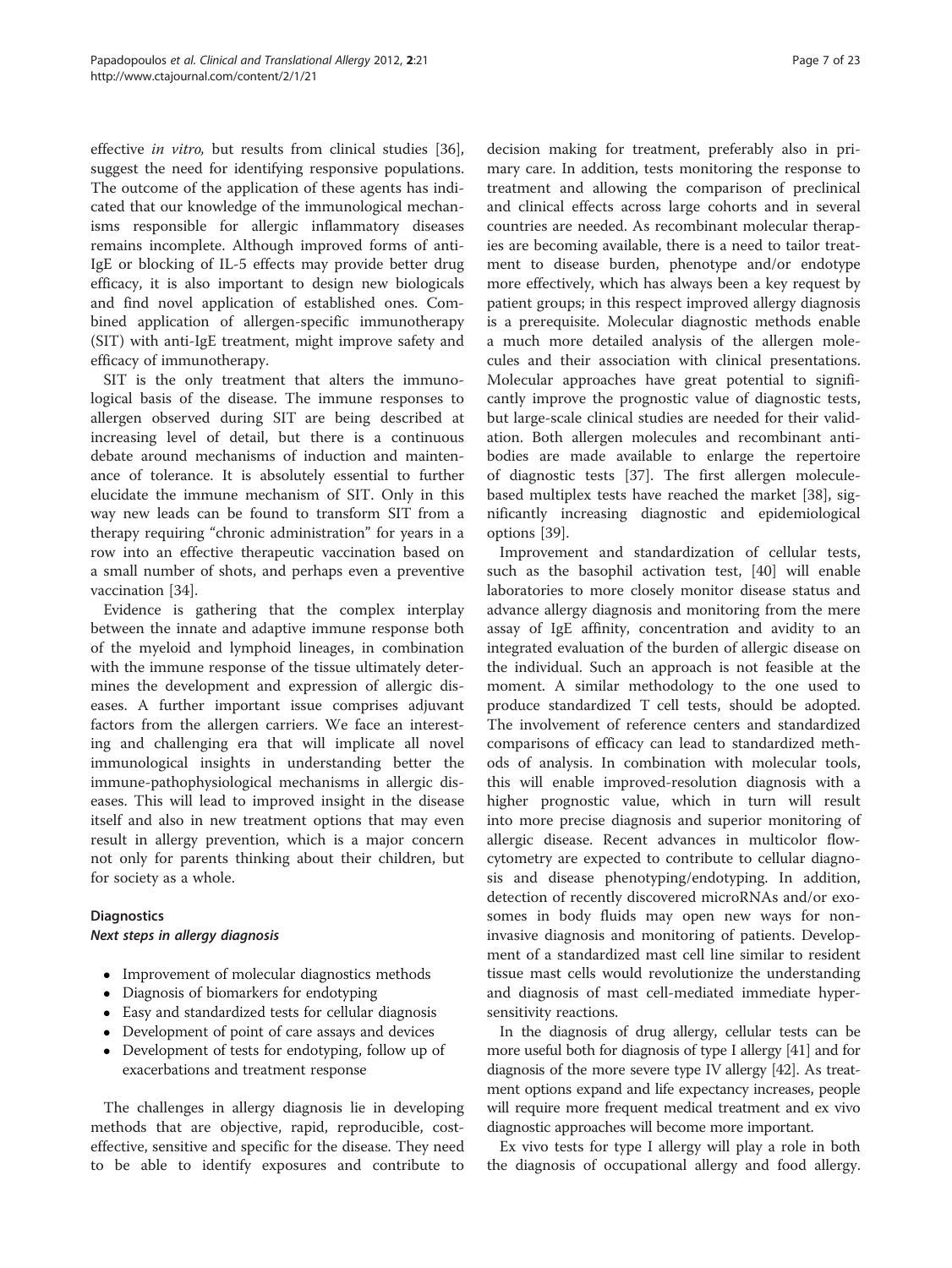Moreover, they are an important element in diagnosis of paediatric allergy, since they constitute an alternative to allergen exposure tests currently considered as the gold standard in diagnosis of allergy.

In the near future, individualized –omics analyses will provide a wealth of detailed information.

A new integrated approach, combining data of genomics (genome-wide SNP association studies) and metabolomics with disease-specific proteome and transcriptome data from biopsies and body fluids (blood, saliva, nasal lavage) will allow a comprehensive characterization of complex diseases for the first time. Furthermore, diagnostic tools to characterize the environment such as microbiome, pollen counts, mite counts, allergen quantification, mould counts, smoke, and other pollutants need to be developed and standardized across Europe.

In addition to diagnostic approaches based on large laboratory-intensive methods, individualized point of care testing should be developed as this can/will remove a burden from the health sector with patients eventually capable of partly monitoring their own allergic disease and optimizing their treatment in order to rely more on a predefined plan and electronic support (ICT and e-health) and less on frequent visits to the allergy clinic.

## Patient-reported outcomes

Patient-reported outcomes (PROs) refers to all healthrelated reports coming from the patient, without involvement or interpretation by physician or others [43] (i.e. Health Related Quality of Life (HRQoL), symptoms, illness perception, satisfaction, well-being, perceived disease control).

PROs recently gained great attention in clinical research and by regulatory bodies due to their importance in the overall treatment efficacy assessment [44-46].

The role of patient's perspectives is now underlined by the GRADE system [47], which also includes patients' preferences and values as cornerstones in the process of formulating recommendations towards diagnostic and therapeutic interventions, thereby contributing to the translation of scientific research into real life.

A critical aspect in the management of allergic diseases is their impact on subjective experience. Available data show that, from the patients' perspective, allergy is more than just an annoying disease: when compared to healthy subjects, patients with asthma, rhinitis, chronic urticaria, atopic dermatitis and food allergy reported markedly reduced HRQoL [48]. The burden of the disease, besides functional and practical problems, includes some emotional aspects: the presence of a chronic condition, the need to take medication and change habits and lifestyle may cause anxiety, tension and irritability and an unsatisfactory social life.

Among PROs, HRQoL and patient-reported symptoms have been extensively evaluated in asthma and rhinitis [49,50], and more recently, also in chronic urticaria and food allergy [51].

In contrast to the advanced stage of research in respiratory and skin allergy, little is known about HRQoL in allergic conditions such as drug hypersensitivity, occupational allergy and insect venom allergy.

Although some evidence about subjective view of allergic diseases and their treatment has been achieved, further unmet needs and unexplored areas should be underlined. First, there is a need to develop clinical trials in which PROs are the primary or co-primary outcome. Another point is the necessity to assess patients' viewpoint with a rigorous methodological procedure (use of validated tools, correct administration of the questionnaires and report of complete results).

Furthermore, there is a need to reach a global picture of patient's perspective about allergy and its treatment by exploring the following uncovered areas: other PROs (satisfaction, preferences, well-being, illness perception) besides HRQoL; burden of comorbidity on PROs; specific population (children, adolescents, elderly, parents of allergic children); relation of PROs with other clinical measures of health impact; relationships among different PROs and between PROs and psychological variables.

Overall, there is a need for a more correct and extensive assessment of PROs, both in clinical trials and in routine practice, to capture information unavailable from other sources, which is crucial for predicting health outcomes, for establishing health policy and for the optimal management of allergic diseases.

Age-specific tools for patient information, education and peer support, major objectives of patient organizations, should be further developed.

## Chronic Respiratory Allergies

In the last decade, it has been clearly demonstrated that allergies of the respiratory tract (asthma and rhinitis) very frequently coexist in the same patient, have similar epidemiology, share mechanisms and interact in terms of treatment and risk for persistence. Therefore, asthma and rhinitis are currently considered as part of a common syndrome, for which different terms, including 'chronic respiratory allergy' have been proposed. Additionally, the most common forms of allergic conjunctivitis occur together with rhinitis, in which case, allergic rhinoconjunctivitis is the prevailing term.

EFA's 4-year Respiratory Allergies Project 'Raise Awareness, Relieve the Burden' aims at increasing the awareness of allergy as a serious chronic disease, to receive earlier concrete diagnosis with proper management, to avoid the increase of severity and to relieve the burden that it may impose on the lives of affected people.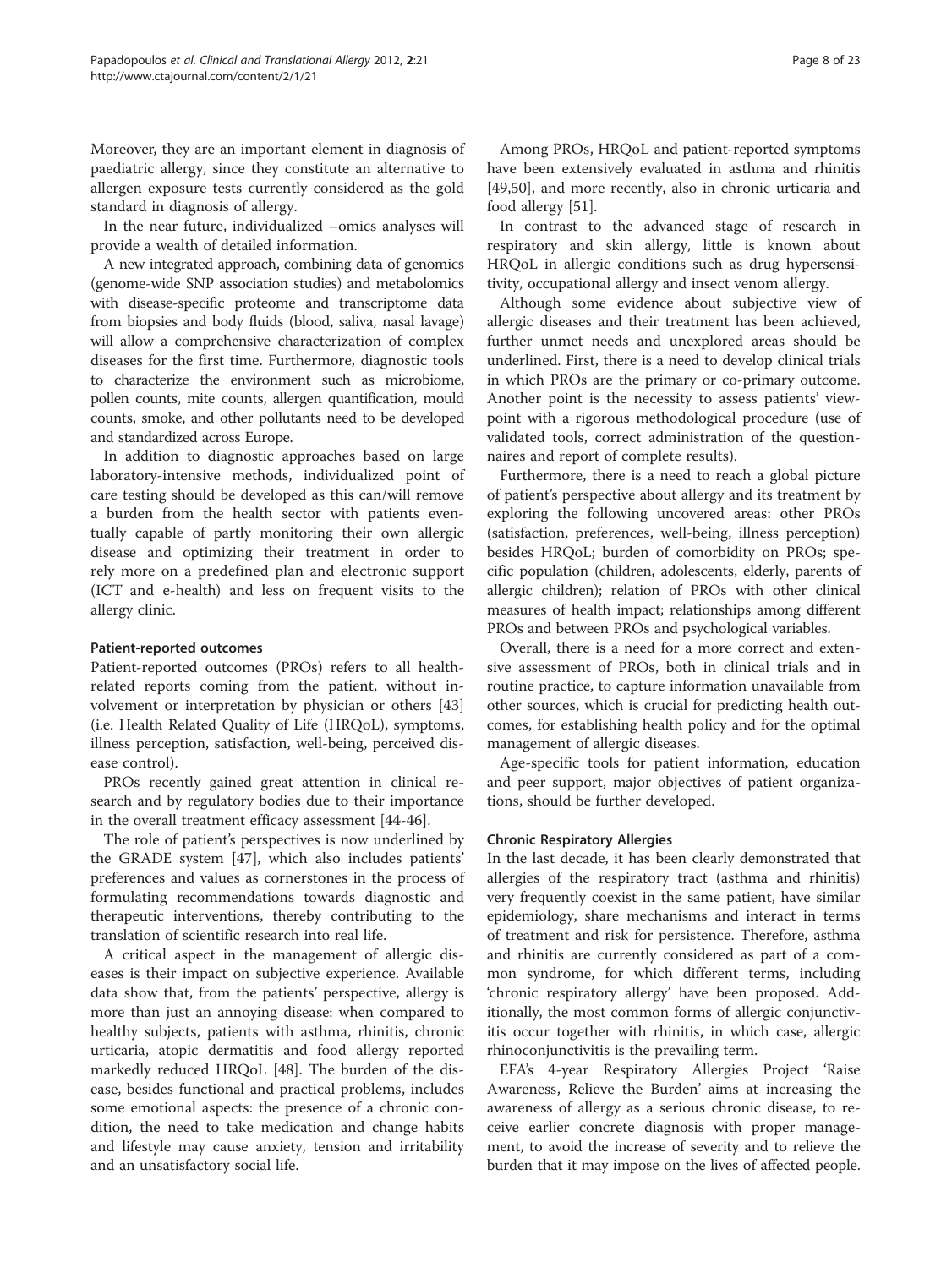EFA published the Book on Respiratory Allergies – 'Raise Awareness, Relieve the Burden' in 15 languages and launched a "Call to Action" at the European Parliament (EP) to call upon policy makers to act in this crucial topic [6].

## Asthma

Asthma is a major global health problem contributing greatly to socio-economic burden: more than 200 million people of all ages suffer from asthma worldwide [52], and 250,000 people die prematurely every year due to asthma. Although the majority of patients with asthma can potentially be sufficiently controlled using currently available treatments, present management practices have considerable limitations in a relatively small, but important subgroup of patients with severe asthma, who suffer from ongoing symptoms, frequent exacerbations and reduced quality of life, despite receiving the best available treatment. So, although this patient group comprises about  $~10\%$  of the overall asthmatic population, it accounts for more than 75% of the costs attributable to asthma. Already in 2003, the total cost of asthma in Europe was calculated at 17.7 billion EUR per year, and productivity lost to patients' poor control of their asthma was estimated at 9.8 billion EUR per annum [8]. The necessity to improve the management of asthma has frequently been underlined [53].

#### Major unmet needs in chronic respiratory allergies

- Mechanisms and management of severe cases
- Characterization of phenotypes and identification of novel biomarkers for endotypes
- Devise a consensus definition for severe asthma and exacerbations
- Identification of factors increasing the risk of asthma exacerbations and preventing them
- Vaccine development against viruses that trigger exacerbations and severity
- Patient-tailored treatment
- Development of biologicals
- Establish European registry and biobank for respiratory allergies in meticulously phenotyped patients

An additional significant unresolved problem in the management of asthma is the failure to prevent and/or promptly treat asthma exacerbations, which are associated with significant morbidity, risk of death and high treatment cost [54] and whose prevention in children may reduce the risk of subsequent adulthood asthma [55] (Figure 2). Identifying the factors increasing the risk of asthma exacerbations and designing novel treatments that reduce the risk are key priorities. Virus infections have a major role in asthma exacerbations and preventive vaccines or passive immunizations are awaited to prevent virus infection-induced exacerbations. In addition, to allow for a rational approach to the management of asthma, we must consider the emerging evidence for pathophysiological heterogeneity of the disease, particularly in its more severe forms. The conceptual framework of asthma endo/phenotypes developed by the EAACI [56,57] can offer the basis for an improved perception of the pathophysiological mechanisms involved in severe asthma and asthma exacerbations and enable target identification and development of novel treatments. Prediction of the outcomes and personalization of treatment through innovative approaches and new technologies can contribute to an effective intervention in terms of prevention and reduction of healthcare costs, with improved quality of life for asthma patients [58]. So, asthma research should aim to implement a consensus definition of severe asthma and asthma exacerbations that could usefully guide treatment and match this with diagnostic tools for "scoring" the asthma patient in terms of disease severity and future risk for the use in primary care. The recognition of asthma as a heterogeneous disease is a prerequisite for planning studies aimed at differentiating between different endo/phenotypes and the sequential creation of robust clinically-relevant and endo/phenotype-specific biomarkers and therapies targeting specific pathophysiology, including longitudinal outcomes. In this effort, we must also identify relevant environmental factors and the influence of current and prior medication. The accomplishment of the above aims also necessitates the establishment of large Research Tissue Banks (including DNA, serum, lavage fluids and other biological samples) in meticulously clinically phenotyped patients and the execution of clinical studies to improve the evidence-base, since most randomized, controlled trials to date have been carried out in highly selected patients; we should now aim for effectiveness, rather than efficacy studies.

#### Rhinitis

Allergic rhinitis affects up to one third of the adult population, hence having a major socio-economic impact. In spite of the high prevalence of the disease and the availability of effective and safe treatments [59], a significant number of patients remain deprived of an accurate diagnosis and specific anti-allergic treatment [60], while another group of patients remain symptomatic in spite of adequate medical therapy [61].

There is a need for the better characterization of the different phenotypes of allergic rhinitis, which should be matched with improved understanding of both the environmental and occupational factors determining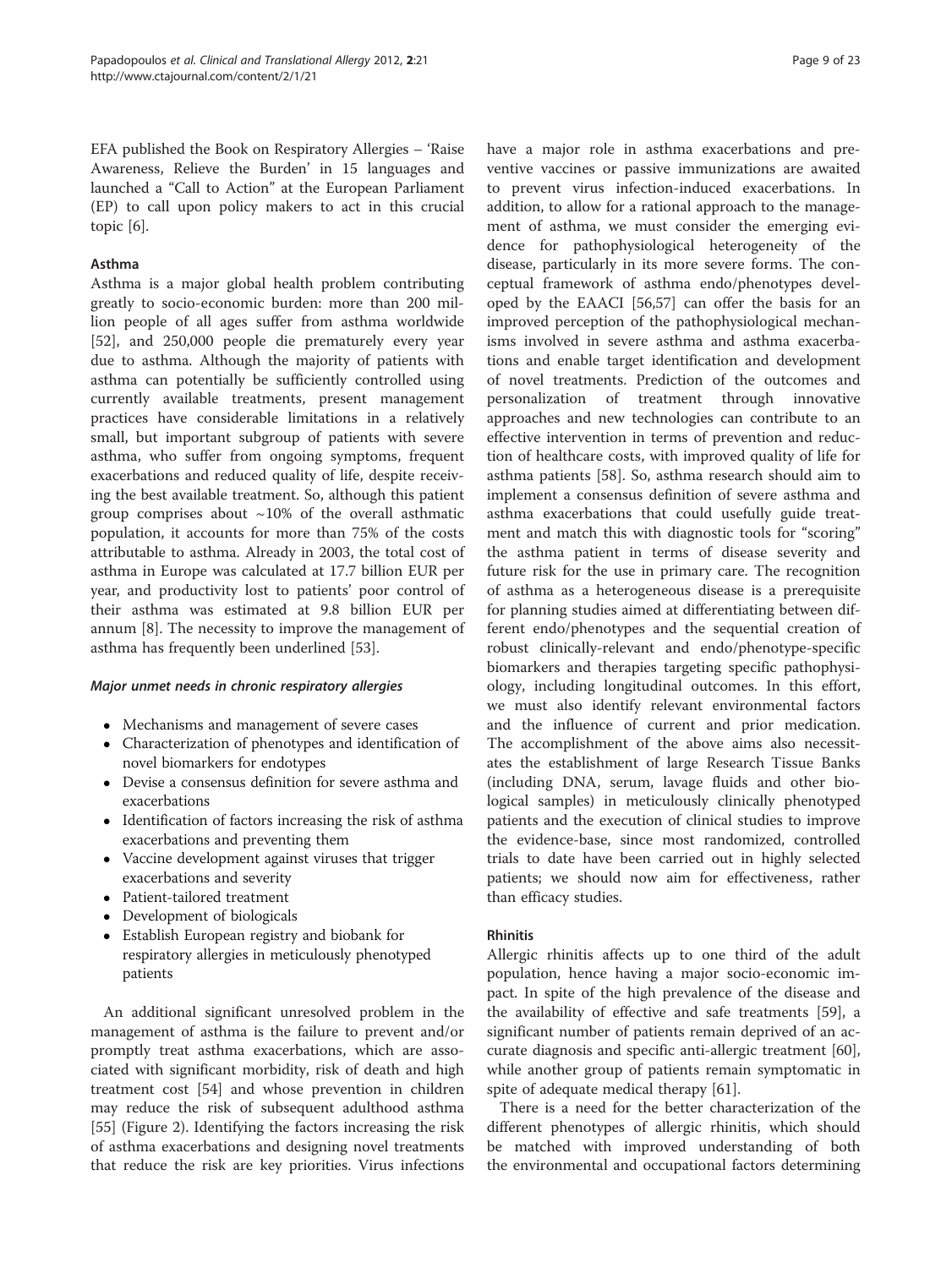

severity of disease and the endogenous and exogenous factors that contribute to the progression from rhinitis to asthma in childhood and adolescence. In this respect, we must also define control of the disease, through improving insights into the mechanisms underlying uncontrolled allergic rhinitis. The similarities and differences between rhinitis and asthma should be further characterized [62]. Diagnosis-wise, there is a need for objective evaluation tools of disease severity and impact [63]. Treatment-wise, we need to both define patient-related reasons for undertreatment, reasons for underdiagnosis and non-compliance of patients to treatment and therefore design patient-oriented treatment strategies for optimal efficacy of treatment and compliance to therapy [64]. One aspect, which also requires attention, is the role of complimentary/alternative medicine in allergic rhinitis, an approach that is widely used and is a common question from patients.

#### Ocular allergies

Ocular allergies have been studied to a lesser extent, compared to other allergies. The evaluation of prevalence and severity range of ocular allergies in Europe requires additional effort. The more serious forms, such as allergic keratoconjunctivitis (AKC), one of the most serious complications of atopic dermatitis, and vernal keratoconjunctivitis (VKC), which may have serious ocular complications such as keratoconus, cataract and retinal detachment, are of particular interest. Pharmacological and immunological research is needed to evaluate new possibilities in modifying the ocular immune response in these diseases. Although evidence on ocular immunopathology is available, no comprehensive solution exists.

The roles of allergens and cross-reactivity, as well as criteria for consequent immunotherapy, are well established in seasonal allergic rhinoconjunctivitis, but far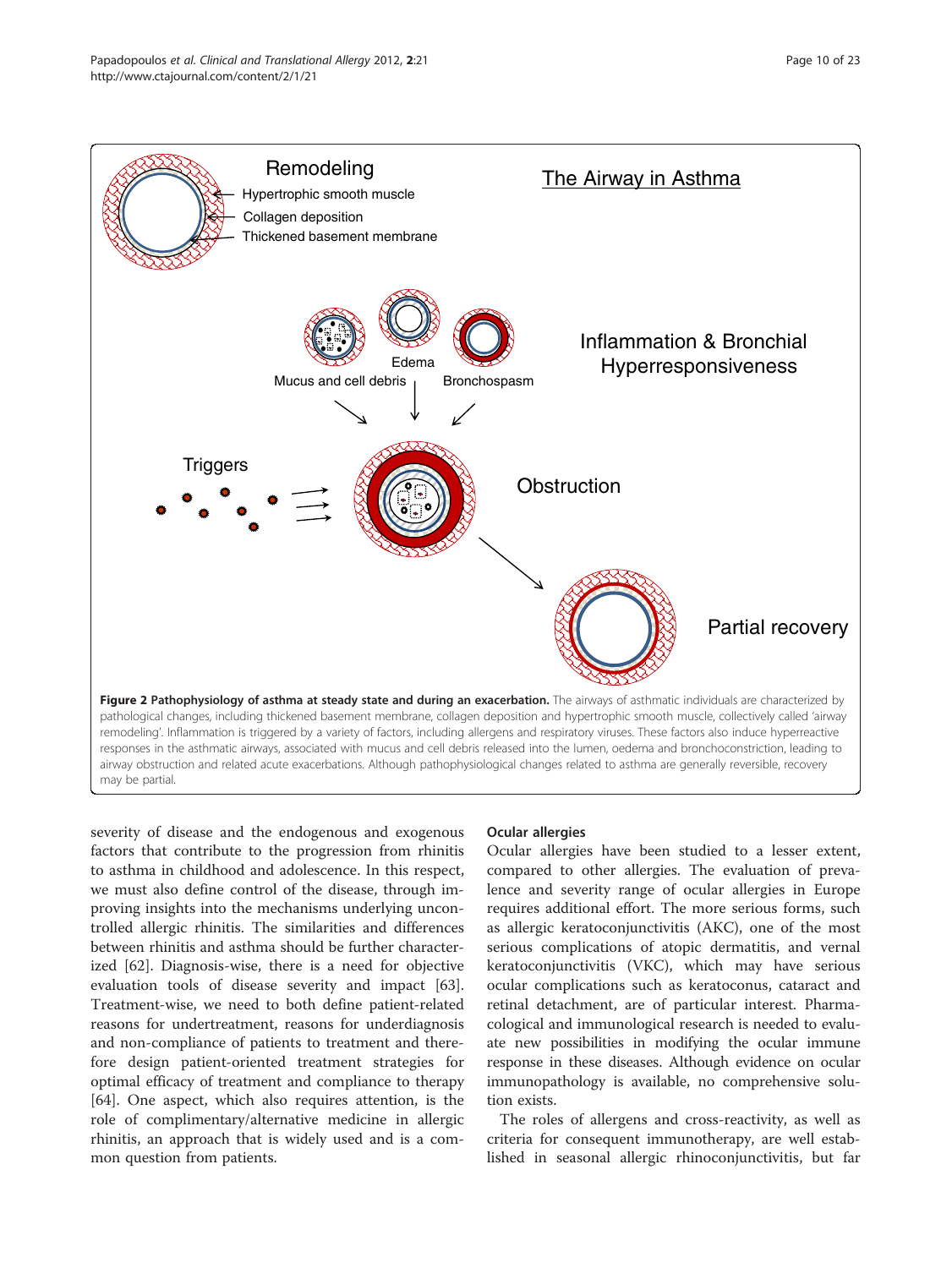from clear in perennial conjunctivitis, AKC and VKC. Phenotyping and genotyping of these diseases is needed. This will allow us to effectively choose treatments (pharmacological and/or allergen immunotherapy).

Furthermore, evidence-based recommendations for use of available treatment options in ocular allergy are needed.

## Dermatological allergies

The skin plays a major role in allergy by acting as the first frontier of the body to allergen contact and sensitization. An intact epidermal barrier protects the immune system from exposure to exogenous allergens, whilst an impairment of the skin barrier, either mechanically or functionally, allows allergen penetration into the sub-epidermal layer and promotes sensitization. The skin as route of sensitization is no longer seen as necessarily being limited to allergy of the skin, but is more and more considered as a route of sensitization for allergy involving other organs.

The atopic march starts in newborn skin. The role of skin integrity and skin microbiota in childhood as interventional targets to prevent atopic sensitizations should be studied in large-scale studies with well-defined populations [65]. The role of allergen avoidance versus early allergen ingestion in promoting tolerance versus sensitization to food allergens and subsequent atopic symptoms must be evaluated [66]. The possibilities of tolerance induction to prevent symptoms caused by food allergens for both children and adults should be studied in more depth, with new monitoring methodologies. There is an opportunity to study the effect of newer biological drugs on prevention of the atopic march.

## Major unmet needs in skin allergy

- Identification of molecular, genetic and environmental determinants of the atopic march
- Targeting skin barrier function for novel treatments and prevention
- Role of skin microbiota and colonizing pathogens
- Better characterization and identification of novel biomarkers for endotypes
- Monitor new contact sensitizers and promote patch testing
- Develop and evaluate new drug classes including biologicals
- Epidemiological monitoring of urticaria and hereditary angioedema

Atopic dermatitis is one of the most common chronic inflammatory skin diseases with an estimated prevalence of 20% in children and 5% in adults [67,68]. The direct and indirect costs of atopic dermatitis are significant and comparable to other common chronic diseases with large annual economic burdens. However, compared to psoriasis, the most closely analogous complex inflammatory skin disease, treatment options are limited. There is a need for new classes of drugs, such as biologicals for treating it, including those targeting the immune system, skin barrier, and skin microbiota. Developing methods for improving the skin barrier function should be an important focus of future research [69]. It is increasingly clear from advances in molecular genetics that a close interaction and reciprocal regulation of epithelial function by immunological events underlie allergic disease, and epithelial barrier function is becoming more and more important in other forms of allergic diseases, such as asthma and rhinitis [70]. A bench to bedside approach is necessary to identify the key elements of these interactions systematically.

Allergic contact dermatitis is one of the most common work-related diseases and is of appreciable public health importance because of its significant economic impact. As knowledge on its diagnostics through patch testing is waning, promoting patch test education is a paramount issue. New contact sensitizers continue to appear [71] and older ones become important in new situations, emphasizing the need to monitor their appearance in Europe and worldwide and integrate new knowledge to relevant regulations at all levels. Contact allergy in children continues to be underdiagnosed and should be studied, tested and publicized more often. The potential role of food chemicals as a possible cause of dermatitis and food allergy requires study and, conversely, exposure to shared haptens in cosmetics and food could potentially be a cause of food allergies [72]. Increasing exposure to palladium, with its high sensitizing potential, in electronic appliances, dental alloys, jewellery and car exhaust catalytic converters, presents a real risk of it becoming the 'metal allergy of the  $21<sup>st</sup>$  century' [73]. The epidemiology and dynamics of palladium sensitization call for an in depth study of palladium allergy from the scientific viewpoint and further regulation of its use.

Urticaria in all its presentations has an estimated lifetime prevalence of around 20% [74]. However, reliable epidemiologic data are scarce, and most of the published literature deals with adults. Thus, there is a need for epidemiological research into urticaria, as well as good diagnostic markers defining the subgroups within urticaria patients. In addition, treatment with new classes of drugs, including novel antihistamines, mast cell stabilizing drugs and biologicals, such as omalizumab [75], should be evaluated thoroughly for their clinical effectiveness and understanding the biology of mast cell disease. Development of specific mediator antagonists for hereditary angioedema and cryopyrin associated periodic fever syndrome will help to define the phenotype of specific subsets of disease.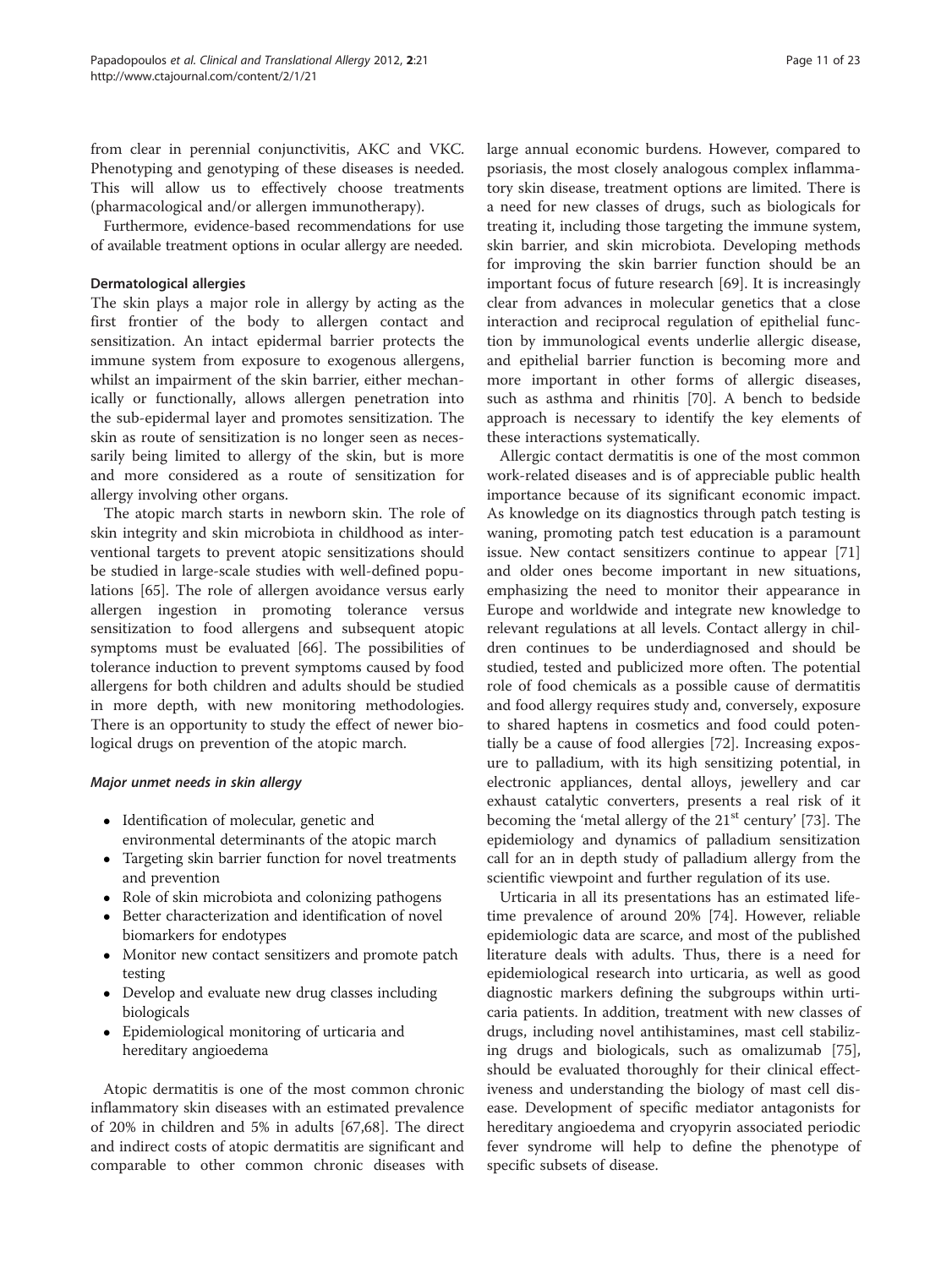## Environmental determinants of allergy Aerobiology and pollution

Airborne allergens are a major trigger of allergic diseases, especially of the respiratory tract. Monitoring of biological airborne particles (pollen and moulds) is currently done by private networks. All over Europe, these national networks are underfunded and on the verge of collapse. In addition, European Union (EU)-citizens and scientists have limited access to pollen and mould data due to diffuse property rights, as most stations are funded with private money.

Therefore, there is an urgent need to secure, harmonize and open the existing networks with a European-scale pollen, allergen and air pollution/air quality forecasting network, also capable of predicting future developments in migration of allergenic plants (like Ambrosia artemisiifolia), and the environmental change in allergen exposure due to climate change. Thus, we will be able to sufficiently serve allergic sufferers and policy makers. The existing networks could be incorporated in the Global Monitoring for Environment and Security (GMES) Network for air quality monitoring and forecasting, in combination with the modeling communities.

## Major unmet needs in aerobiology

- Harmonization of existing networks for monitoring biological airbourne particles
- Monitoring of the 'exposome' in conjunction with epidemiology in sensitization and symptom monitoring
- Identification of the socioeconomic burden of different biological airbourne particles to define strategies to fight pollution
- Identification of the role of climate change in allergic diseases
- Epigenetics studies to link the environmental factors with inherited inflammatory thresholds

The causes of allergic diseases are multifaceted. Thus, multiple exposure monitoring ('exposome') in conjunction with symptom and sensitization monitoring may reveal novel associations and interactions. Assessment of the 'exposome' (biological and chemical, indoor and outdoor) EU-wide, in concert with ongoing epidemiological studies/registries of allergic symptoms and sensitizations, will produce important synergies [76]. The climate change and its impact on development of allergies, microbiota, virus epidemics, parasites, moulds and food resources should be specifically focused on [77].

Pollen, moulds, parasites, viruses and bacteria are the carriers of allergens and/or innate immune system danger signals. These biological properties (not the pollen or the mould but the allergen and the danger signal) in comparison, also with non-EU countries will enlarge the biological variance and thus facilitate the finding of allergy modulating factors [78,79].

## Infections and allergy

#### Major research gaps on the role of infections in allergy

- Differential immune response to various microorganisms
- Helminth infections as a paradigm to prevent/ treat allergy
- Evolution and dynamics of the microbiome
- Viral-bacterial interactions
- Development of vaccination and other targeted interventions against human rhinoviruses
- Determine mechanisms underlying deficient antiviral immune responses in asthma

Both infections and commensal micro-organisms have a crucial role in the development and severity of allergic disorders and are involved in their resolution or chronicity. To harness their properties for prevention and treatment of allergies, we need to better understand which micro-organisms affect allergies naturally and how they interact with immune and inflammatory responses in allergy. This requires considerable epidemiological, clinical and mechanistic research both in human and animal models.

Helminth infections are associated with reduced skin prick test responsiveness to environmental allergens, especially if the parasite burden is high and occurs in early life. The evidence with regard to allergic disease is more heterogeneous, but some studies show a negative relationship between allergy and certain parasite infections, such as hookworm and schistosomiasis [80]. However, clinical trials treating people with established allergy with a single parasite dose have not shown beneficial effects so far. Future research will need to include trials of multi-dose administration resulting in higher worm burden and stronger immunomodulation. Another approach could be to develop allergy therapies and prophylaxis based on parasite-derived products; such products should be assessed for efficacy and safety, especially in young children, who are likely targets for primary prevention of allergy [81].

There is also emerging evidence that exposure to both commensal and pathogenic bacteria may influence the development of allergy [82]. We need to understand in detail how the microbiomes of gut, skin, and airways evolve from early life to senescence, which factors (e.g. birth mode, breastfeeding, diet, puberty, pregnancy, infections) influence their composition and how this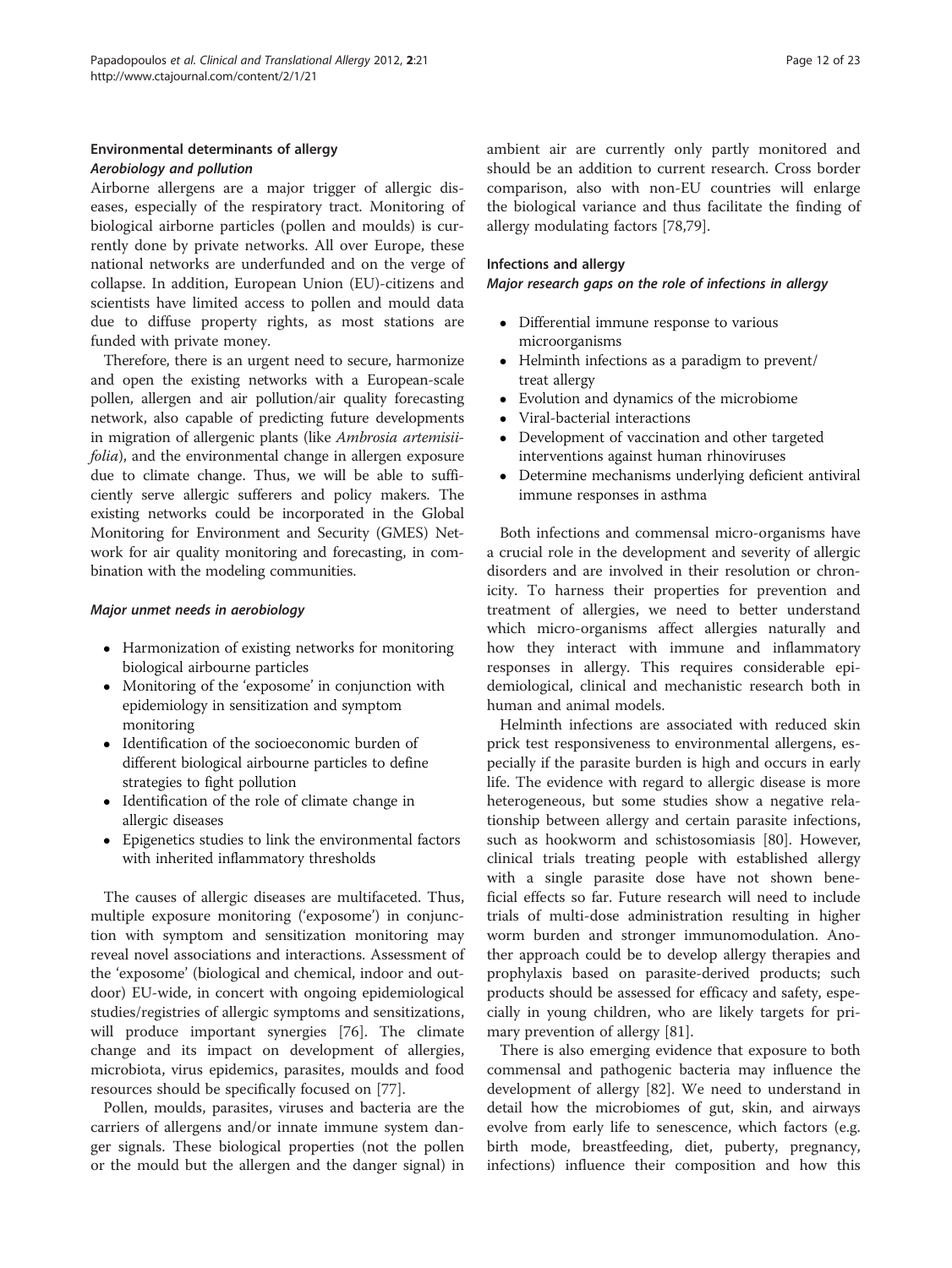relates to the development and severity of allergies. Such studies will also contribute to investigations aiming at the development of preventive and therapeutic applications of pre-, pro- and symbiotics.

During the last decades, it has become evident that viral infections, particularly those caused by human rhinoviruses (RV) are the most frequent triggers of acute exacerbations of asthma; in some cases viral agents have been detected in more than 90% of such events [83,84]. RVs are also responsible for the majority of mild rhinitis, i.e. common colds, therefore contributing further to symptoms in respiratory allergic patients. Viral bronchiolitis in infants is associated with an increased asthma risk. Once again RVs appear to be the agents most strongly associated, with a remarkable 40-fold increase of risk of wheezing at age 6 after an early symptomatic RV infection [85]. Whether early life episodes of respiratory viral infections also predispose to the induction of sensitization is less well-established, but has potentially great impact on strategies for allergy prevention. Given the lack of effective treatment or prevention of virusinduced asthma symptoms, future research must focus on developing diagnostic, therapeutic and prophylactic modalities for virus induced respiratory allergy. Our incomplete understanding of the role that respiratory viruses play in immune and inflammatory responses of the respiratory tract, their regulation and resolution, requires research in both animal models and in welldefined patient populations [86]. This needs to include studies to determine mechanisms underlying deficient antiviral immune responses reported in asthma [87] and define the roles of interactions between different viruses, including the recently identified rhinovirus-C [88], viral-bacterial synergistic effects, which accentuate airway inflammation [89], repeated infections, and interactions between viruses and other factors including allergens and pollutants, in establishing chronic respiratory allergies. Prospective cohort studies involving comprehensive microbiological detection and identification of other potential triggers of asthma development and exacerbations may be required to provide accurate information on natural microbial exposures and the relative impact of individual respiratory pathogens.

## Insect stings

Hymenoptera, which represent one of the largest orders of insects, are responsible for the majority of anaphylactic reactions in adults, of which some are fatal. In Europe, wasp or bee stings are the most common elicitors of Hymenoptera venom allergy (HVA) having a great impact on quality of life in adults, children and their parents [90]. Population-based studies should establish the regional frequency of HVA in different European countries [91]. Identification of the genetic background, and of the pathophysiological mechanisms involved in venom allergic reactions also require further research [92]. Healthcare providers and the public alike will benefit from proper diagnosis and long-term treatment of this potentially life-threatening allergy. To improve the diagnosis of HVA, certain techniques such as molecular diagnosis and peptide microarray immunoassay need further evaluation. A better knowledge on eliciting allergens might not only help to make a correct diagnosis but might also help to optimize venom extracts, or even replace them with recombinant allergens, for treatment. Parallel studies should aim at improving the clinical interpretation of wellestablished diagnostic procedures such as the intradermal tests, baseline serum tryptase concentration and sting challenge test [93].

Unlike food and medication allergy, which are managed primarily by allergen avoidance, the prospective management of HVA relies on venom immunotherapy (VIT), where treatment is mediated through administration of gradually increasing doses of the venom-allergen.

The efficacy of VIT in adults has progressed considerably, reaching a protective level of up to 98%. Still, there are many open questions regarding patient selection for VIT and duration of treatment. The long-term prognosis of untreated in comparison to treated HVA in children and adults needs further evaluation; only few data are available on risk factors of severe reactions in children with HVA [94]. Various treatment protocols mainly differ from each other with respect to the degree of tolerance of VIT, and it should be examined whether specific patients particularly profit from specific types of treatment protocols [95].

#### Food, diet & nutrition

Food allergies affect a considerable proportion of children and adults in Europe and are the leading cause of severe anaphylaxis [96]. Furthermore, there is increased recognition of disorders associated with food allergy, such as eosinophilic oesophagitis.

Our current knowledge about the molecular mechanisms and factors for the allergic sensitization and elicitation phase is limited. Therefore, in depth characterization studies of both allergens and their co-factors are needed to understand how immune tolerance towards dietary antigens is disrupted and allergic sensitization initiated. An integrative approach is needed, that addresses the role of exposure (timing and dose) and host factors, including investigations on the role of genetic predisposition, the extent and composition of the intestinal microbiome and the involvement of the innate defense system [19,97].

In particular the interplay between the innate immune system and food should be studied in more detail. While we know that in spite of a close botanical relationship, peanut seems to be a strong sensitizer and soy a much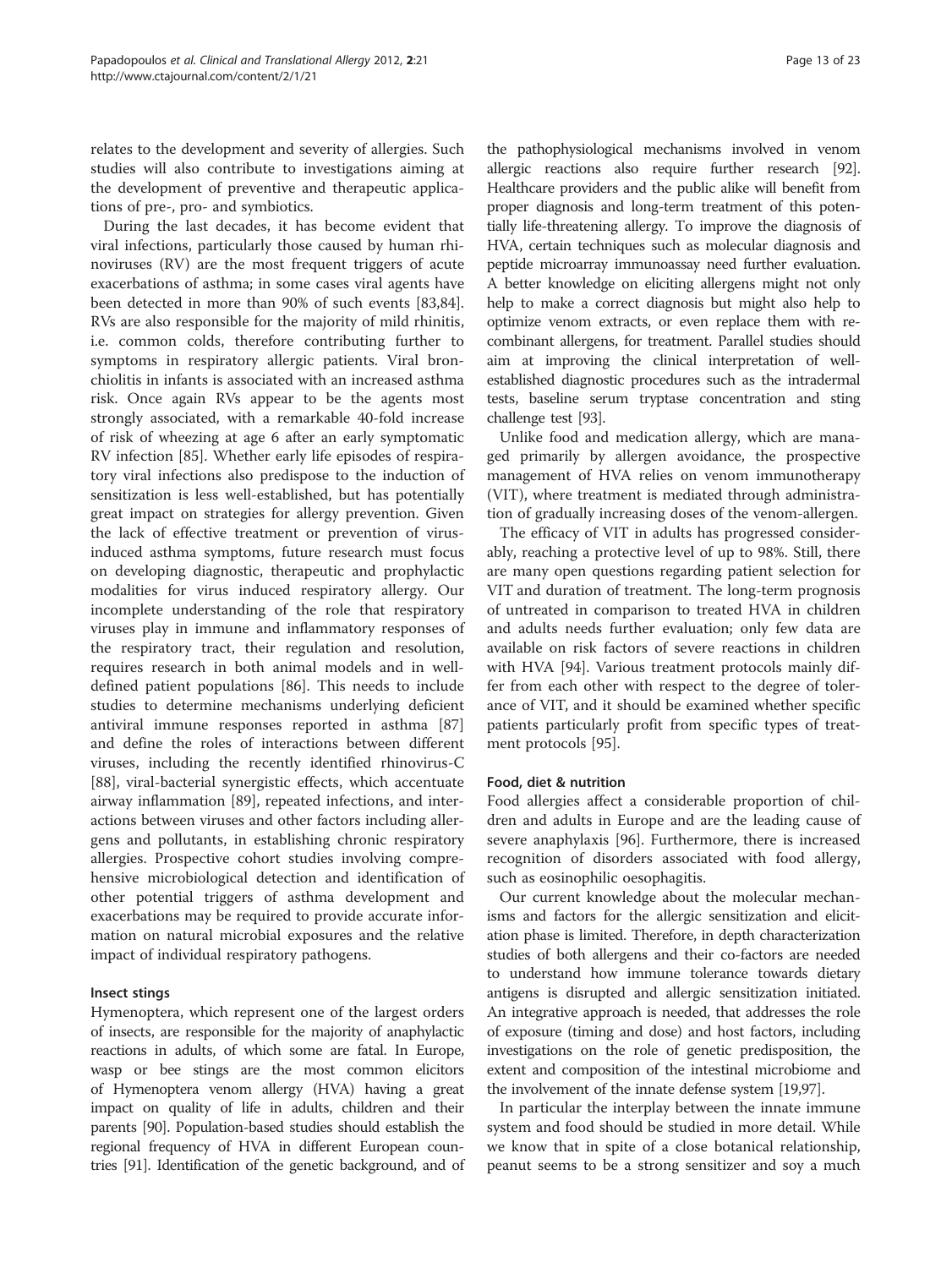weaker sensitizer, we still do not know whether the reason for this discrepancy is differences on the allergen level (including different digestibility), on the level of innate immune response stimulation, on the level of the different food matrices, on eating habits (oral exposure) or even on the level of non-oral exposures such as transdermal or inhalation. Thus both clinical studies of allergen exposure and uptake and in vitro models of the human intestine by which these features can be studied should be given high priority.

## Unmet needs in food allergy

- Understand molecular mechanisms of tolerance and its disruption in food allergy
- Improve diagnosis with individual allergen components, food matrix interactions and threshold identification
- Establish food allergy phenotypes
- Establish novel immunotherapeutic approaches
- Evaluate the socioeconomic cost of food allergies
- Standardize nutritional interventions

For improved diagnosis of food allergy, complete panels of well characterized individual allergens and knowledge on their food matrix interactions regarding allergenicity, are still lacking. Identification of thresholds for each individual food is also needed. In component resolved diagnosis, investigation of allergen specific IgE recognition with clinical implications and the identification of marker allergens is needed at least for the most important food allergen sources. These wellcharacterized diagnostic tools will contribute to patient tailored dietary recommendations and to design avoidance strategies, accordingly; such approaches have been initiated within the context of the FP6-funded project EuroPrevall. On the other hand in depth knowledge of allergens and certified reference material available for the food industry will help them to fine tune their allergenic risk management. Furthermore, individual food allergens including their hypoallergenic variants will contribute to novel immunotherapeutic applications for food allergy.

Epidemiological and clinical studies suggest that there are different phenotypes in food allergy and that the onset (early, late), natural course (short term, persistent), and clinical presentation (mild, severe) differ. Multicentre studies involving a comprehensive clinical, immunological and (epi)genetic evaluation are needed to establish the different phenotypes in food allergy. This will further guide the management and specific treatment of food allergic patients.

Specific immunotherapy in food allergy, especially oral but also sublingual, has provided promising results. With

the availability of hypoallergens, also subcutaneous immunotherapy has regained interest [98]. Studies ranging from basic science to clinical application are urgently needed regarding indications, underlying immunological mechanisms, safety, efficacy and cost-effectiveness of this treatment [98].

Recently, methods were developed to assess and record the reduced quality of life of the food allergic patient. However, the implementation of these findings in improved dietary recommendations, training of the patient or production of safer foods is still lacking and calls for a multidisciplinary approach to address the relevant issue. In parallel, the socioeconomic cost of food allergy is largely unknown. Capitalizing on a specific instrument built in the EuroPrevall project [99], the economic burden of food allergy can be studied across Europe, and the impact on costs of diagnostic and therapeutic interventions evaluated.

Despite the importance of diet and nutrition in immune development, only a small number of studies have evaluated their role on the prevention and natural course of food allergy and allergic diseases in general. There is therefore a need for descriptive studies on preventive nutritional aspects. These would include nutritional analysis around conception, during pregnancy, but also in early life and evaluation of atopic disease outcomes longitudinally. Nutritional analysis in lactating women as related to the composition of breast milk may also provide important insights. The role of specific nutrient levels, e.g. vitamin D, should be part of an extensive nutritional analysis [100].

The influence of the nutritional composition of avoidance diets on both nutritional status, but also disease severity, of children and adults with food allergy should be further evaluated [101].

Unlike other diagnostic tools, the removal of a suspected food from the diet has not been properly standardized nor validated. Furthermore, there is an important diagnostic value of a standardized allergy-focused diet history. Based on expert consensus opinion, both the recent NIH US guidelines and the UK NICE guidelines [102] reported that diet history is the cornerstone of food allergy diagnosis. Research efforts should gather evidence to substantiate this opinion, including the role of the dietitian in both diagnosis and individual dietary counseling.

Food labeling remains an important issue and EFA is actively involved in the elaboration and follow-up of the new EU regulation on food information to consumers.

#### Drug allergies

Drug hypersensitivity reactions (DHRs) affect more than 7% of the general population and represent an important public health problem [103]. They are unpredictable,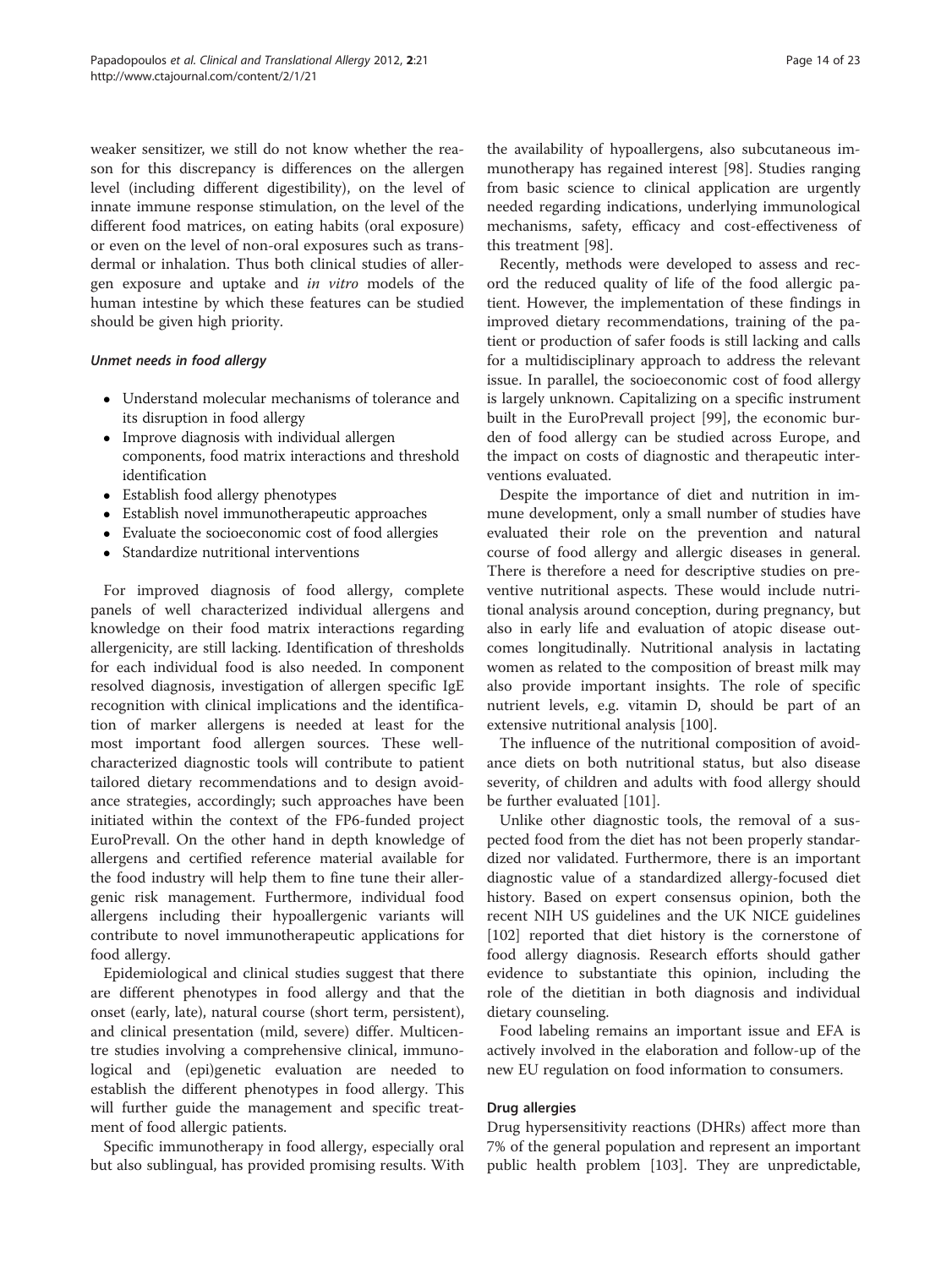cause morbidity and mortality, compromise optimal medical care and are a major cause of post-marketing drug withdrawal [104]. While urticaria and maculopapular exanthemas are the most frequent, other druginduced reactions, although less frequent may have a high fatality rate, including systemic anaphylaxis and toxic epidermal necrolysis (TEN).

DHRs represent a growing health problem and their world-wide prevalence is expected to increase over the next decades. A number of reasons will contribute to this phenomenon and will amplify its impact on the general population. First, new pharmacological molecules are continuously going to the market and more and more patients will be exposed to these agents. In particular, biological drugs, such as monoclonal antibodies, have profound interactions with the immune system and may cause severe hypersensitivity reactions. Second, there is an increasing use of over-the-counter medications that may potentially raise the risk of adverse reactions to drugs because of lack of medical supervision. Finally, the concomitant administration of multiple drugs (polychemotherapy), particularly in the elderly, is expected to increase the rate and severity of reactions to drugs: It is worth to mention, for example, that aspirin (ASA) and other drugs widely used for cardiovascular diseases (ACE inhibitors, beta-blockers) may exacerbate or aggravate allergic and anaphylactic reactions.

The complexity in DHRs is high; despite the common occurrence of DHRs, the mechanisms, diagnostic/ therapeutic opportunities and differential diagnoses differ between drugs and manifestations and experience towards specific reactions is lacking. Every centre alone, experiences a limited and mostly biased spectrum of the disease and physicians frequently do not attempt to clarify a suspected reaction at all [105]. With diversity and diagnostic challenges, both individual patient phenotyping and epidemiological studies are affected. Additionally, most therapeutic recommendations, including new approaches such as desensitization are predominantly based on case reports or small case series. As we do not know the natural course of disease, it is not clear whether lifelong avoidance is really necessary. Taking into account that DHR research has not been supported for a long time by either the pharmaceutical industry or national programs [106], there is a clear need for training, standardized criteria, and large, multicentre studies and data collection to provide answers to the above questions. National and international registries should also be implemented or potentiated to provide useful information on the real dimension of the problem and to identify reliable parameters to assess the individual risk of DHRs.

New diagnostic tools have to be developed, as the available ones are poorly validated and may lead to

misclassification (underreporting or overdiagnosis). The development of new procedures, such as standardization of skin tests, test concentrations, advancement and improvement of diagnostic test agents and tests, such as basophil activation test (BAT), Elispot, lymphocyte transformation test (LTT), is indispensable to confirm a DHR and identify the culprit drug to be avoided in the future. Existing diagnostic tests must be critically validated and standard operation procedures should be tailored to specific drugs, specific manifestations and age groups (children versus adults). Drug re-exposure by standardized challenges are most needed procedures in order to limit medication withdrawal based on an unclear diagnosis. Nevertheless, they are often non-standardized and lack good correlation with currently used diagnostic in-vitro tests.

## Research agenda for drug hypersensitivity

- Training (multiple drugs, complex manifestations and mechanisms)
- Standardization of test procedures (still not achieved)
- Development of new diagnostic tools
- Reliable epidemiological data with proven hypersensitivity
- Clinical multicenter studies on diagnosis and therapy with well-phenotyped patients
- Mechanistic studies (pharmacological interaction with immune receptors (PI) concept, genetic pretesting, risk factors)

The availability of tissue and serum samples from immune-mediated drug hypersensitivity reaction (IDHR) patients is a prerequisite for basic research in the mechanism of DHRs, which may be allergic or nonallergic, with immunological or pharmacological recognition and with the allergenic determinants mostly unknown. In this effort, the study of genetic variants, especially of the major histocompatibility complex (MHC) molecules, should be included, in order to enable personalized recommendations for the risk to develop a DHR. To generate preclinical testing methods to assess the risk of potential DHRs in new drugs, research should also encompass the characterization of drug-specific (chemical structure, metabolites, exposure), intrinsic (genetics) and extrinsic risk factors (viral infections, other danger signals), complemented by preclinical prediction models.

On the socioeconomic level, as in other allergy manifestations, studies should define the impact of DHRs on the quality of life of patients and their cost on the health system.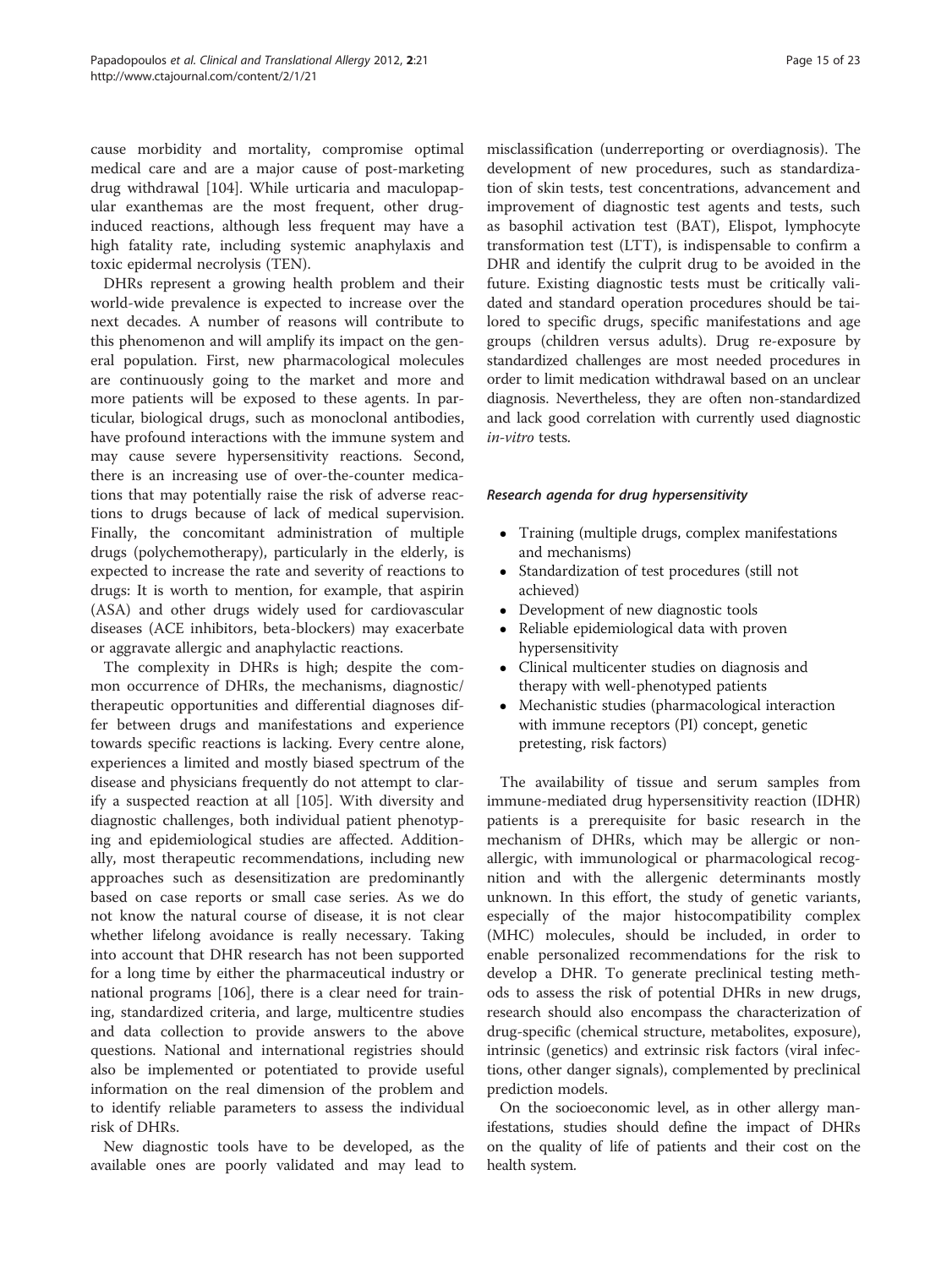## Activity-related allergies

## Allergy and asthma in sports

A moderate physical activity favors health and wellbeing whereas a sedentary lifestyle and obesity are associated with a higher prevalence of allergic diseases in both children and adults [107]. Interestingly, however, an intense physical training, as a stress event, may induce several changes in immune parameters and response to environmental agents, which essentially result in an increased susceptibility to infections and in a preferential Th2 (allergic) phenotype [108].

## Major research gaps on the role of allergy and asthma in sports

- Describe mechanisms of exercise-induced bronchoconstriction and identify biomarkers
- Understand the immune derangement after strenuous exercise
- Therapeutic trials in athletes
- Standardization of specific diagnostic tests

Physical exercise may also play a direct role on target organs triggering symptoms such as bronchial obstruction and anaphylaxis. Indeed, allergic diseases, asthma and exercise-induced bronchoconstriction (EIB) are present with high and increasing prevalence in athletes, significantly affecting their health status and performance and therefore representing a major concern in Sports Medicine [109]. The necessity therefore in Sports Allergy research is to describe the mechanisms of EIB, so as to clarify the clinical relevance and natural course of this phenotype and also identify markers of epithelial stress and inflammation. In this line of research, it would also be feasible to identify putative danger signals of immune derangement linked to the transient immune deficiency, which forms the basis for recurrent infections in elite athletes and is caused by strenuous and continuous training loads. Research efforts recruiting the – omics approaches should allow understanding of the impact of acute and chronic exercise as well as any correlation of gender on the immune functions.

With regard to clinical pharmacology in Sports Allergy, this is often extrapolated from data obtained in the general population, creating a need for randomized controlled clinical trials solely in athletes. Allergy and asthma in athletes is underdiagnosed [110] but this would be remedied if athletes were to be routinely evaluated through a standardized protocol for sensitization and immune function; such a policy would also allow improved management of their condition and permit the accurate study and screening of the effects on physical performance of anti-allergic and anti-asthmatic drugs (with special reference to beta-2 agonists). There is a need for guidelines for the diagnosis and management of allergic diseases and these should be widely diffused and applied by Sports physicians, in compliance with the World Anti-Doping Agency (WADA) rules, in the adequate management of these clinical pictures [111]. Some special attention should be paid to the usefulness of different methods of non-specific bronchial provocations in diagnosis of athletes' asthma. Since metacholine provocation does not prove useful in a substantial percentage of cases, more comparative research involving other stimuli is needed in order to create feasible and unified algorithms to be used in professional athletes.

## Occupational allergy Major research gaps in occupational allergy

- Changes of occupational allergy with time
- Public health impact of occupational allergy
- Monitor allergen exposure at workplaces

Occupational allergy and particularly occupational asthma can be caused by more than 300 agents and about 15% of adult-onset asthma can be attributed to workspace exposures [112,113]. Exposure-specific studies on occupational asthma have focused on substances of high and low molecular weight- e.g. flour, enzymes, isocyanates and latex [114]. While in developing countries the workforces probably have more extensive occupational exposures than in high-income countries, lower figures of the occurrence of occupational asthma have been reported, probably indicating a problem of underdetection and methodology. In addition, protective mechanisms described for respiratory allergies (hygiene hypothesis) may also play a role for occupational allergies. Still, the public health impact and burden to society related to occupational or work-related asthma have been scarcely investigated. Assessment of excess burden of disease due to specific occupational exposure is a useful measure, when there is valid information on population exposure and attributable fractions. Changes in the working conditions and implementation of new substances lead to the introduction of new allergens in some workplaces and the onset of new, so far unknown cases of occupational allergy. However, there is only little available information on the changes in the pattern of occupational allergy over time. An objective evaluation of the time trends in the incidence and causes of immunological occupational asthma in the EU, using workers' compensation data or registry-based data would be of great importance [115-118]. Prevention of occupational asthma related to a work-sensitizing agent would ideally be achieved by avoidance of exposure causing immunological sensitization and subsequent asthma. Especially apprenticeship is a period of increased risk of developing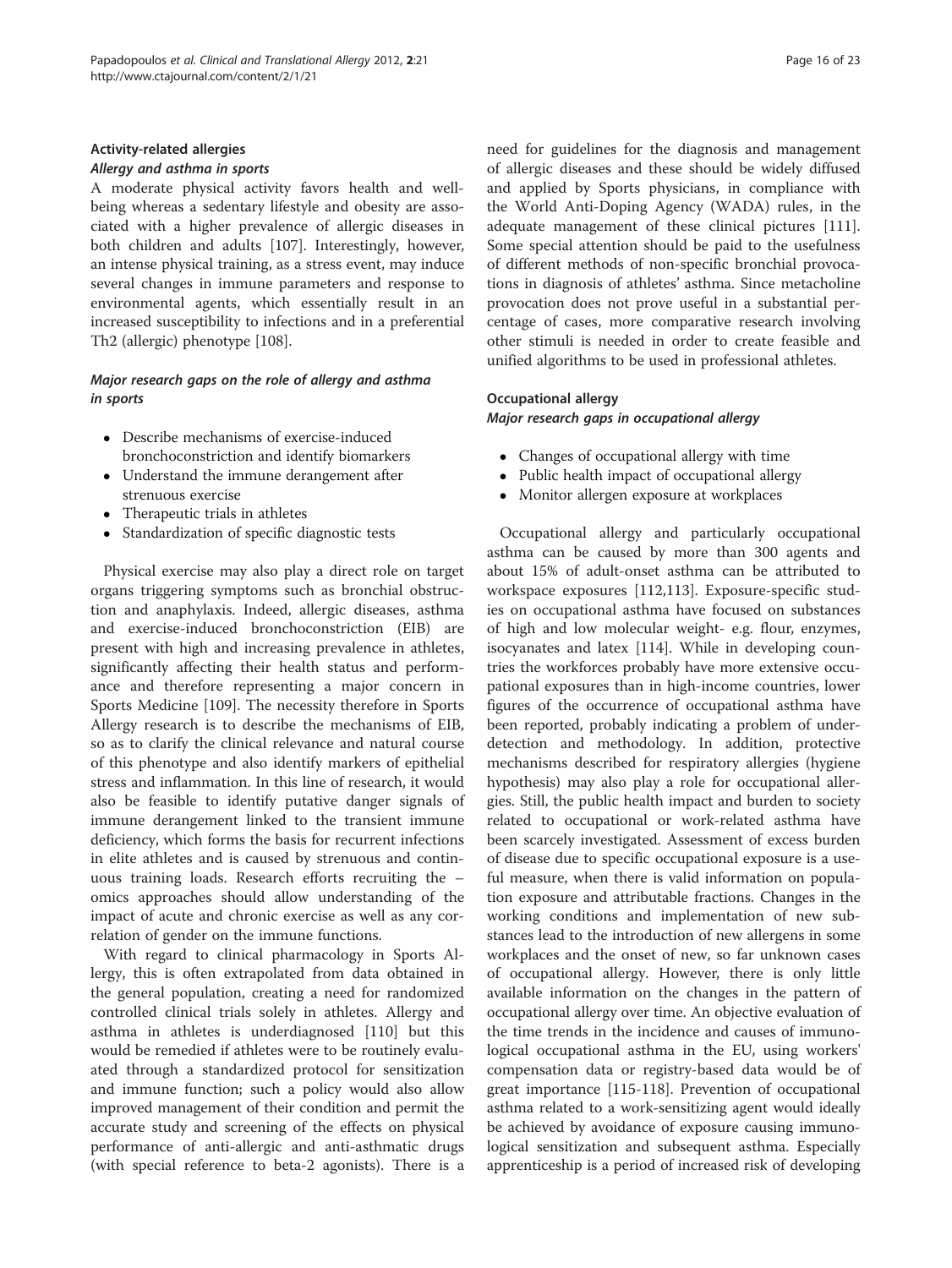work-related respiratory allergic diseases and therefore is a need for appropriate professional advice to young adults aiming to reduce unsuitable job choices and prevent impairment from their careers [119]. Different forms and different steps of prevention exist, like primary prevention (the ideal form of prevention), where workers do not become sensitized to agents that can cause asthma. Since primary prevention is not always successful, secondary prevention by medical surveillance has some evidence to support benefit for those working with common occupational sensitizers. On the other hand it is necessary to optimize workers' education and also the diagnosis and medical management to minimize further impairment of the airways [120-124]. There is a need to increase the implementation of airborne allergen quantification at workplaces to be used as scientific background e.g. for the discussion of health-based occupational exposure limits for high molecular weight sensitizers.

## Allergic diseases in children

Childhood is a key period as many allergies start early in life. It is also characterized by a large number of research needs, mainly due to the lack of reliable evidence to guide practice that has resulted from the challenges associated with undertaking paediatric research. We are still uncertain how to prevent children from developing allergic diseases. For example, important advances in our knowledge of genetic associations with allergic disease, have not clarified the underlying pathological pathways, probably because we have yet to understand their interactions with environmental exposures. We also lack knowledge on epigenetic mechanisms, now thought to be important in allergy. A relatively recent hypothesis in the prevention field is that high dose oral exposure to food allergens in early infancy may promote the development of immunological tolerance [125]. We must await the results of large, interventional studies to assess the validity of this hypothesis and it will be important to explore whether it also holds for aeroallergens, opening up possibilities for preventive vaccination. Additionally, with our improved understanding of the infant immune system, new therapeutic approaches addressing early immune stimulation and tolerance induction using bacterial compounds need further exploration [126].

Important gaps exist in the diagnostic tools that are available for young patients with possible allergy. In practice, it is not uncommon to find children with symptoms highly suggestive of clinical allergy, but negative allergy skin or blood tests. There is a need to investigate the potential importance of novel allergens and whether we can detect the local presence of relevant specific IgE in relevant end organs in addition to the skin or serum. Furthermore, our current allergy skin or blood tests fail to distinguish between clinical allergy and irrelevant

sensitization or to identify patients at high risk of severe allergy mediated reactions [127]. We need a new improved approach to diagnostic testing to reduce the need for potentially dangerous provocations challenges (e.g. food challenges).

## Research needs in paediatric allergy

- More studies in children of different ages are needed, both on the development of allergy and to evaluate differential responses to treatment
- Large, primary prevention intervention programs to confirm current hypotheses and reverse the epidemic
- Improved, non-invasive diagnostic tools
- Prevention and/or treatment of asthma exacerbations
- Evaluate the long-term effects of immunotherapy in children
- Focus on adolescence

Asthma is an important problem in childhood affecting many children and resulting in significant morbidity [128]. It has been suggested that vitamin D deficiency may play an important role in the development of asthma as well as being associated with severe asthma [129]. Like many findings in paediatric allergy, these are based on observational data that are very susceptible to confounding. There is a research need for multi-centre randomized controlled trials to assess the role of vitamin D in the development of asthma and/or severe asthma. Another unmet need in paediatric asthma is the study of exacerbations, many of which are associated with viral respiratory tract infections [83]; we also do not currently have any therapies capable of preventing or treating such exacerbations. A possible role of early respiratory virus exposure in facilitating sensitization to allergens requires attention as well. A further unexplained association exists between food allergy and severe exacerbations of asthma [130], which is important particularly as asthma is also associated with severe allergic reactions to foods. Severe asthma in childhood, and adult life, is poorly understood. In an attempt to understand this area, a novel unbiased "omics" systems biology approach is currently being used to explore the underlying pathophysiological mechanisms [131]. A similar approach is also being used in other allergic diseases and both studies can be expected to highlight many novel pathways that have the potential to deliver new therapeutic approaches for allergic disease.

The majority of our therapies for allergic disease only suppress the disease process while they are taken. The exception is immunotherapy, which would appear to have the potential to alter the natural history of allergic disease in childhood, for example preventing the development of asthma in children with hay fever [132].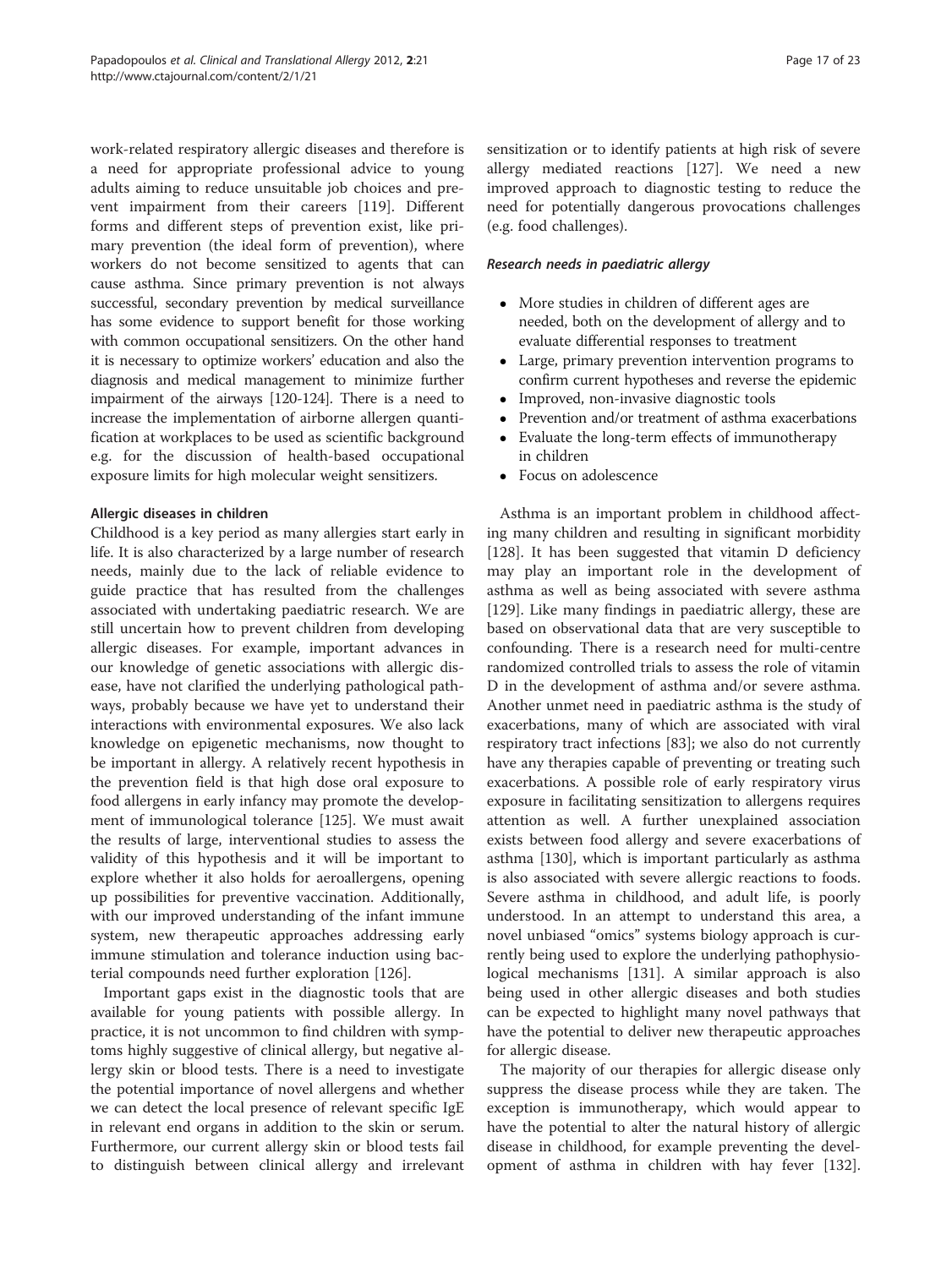Again though, as the quality of the paediatric evidence in this area is not optimal there is a need for well designed, double-blind, placebo-controlled studies to assess the long-term effects of immunotherapy in childhood. While such studies are ethically challenging, it is important to characterize the long-term effects, as this would substantially alter the perceived cost-effectiveness and trade-off between efficacy and safety of immunotherapy in childhood.

Adolescents and young adults are at higher than expected risk of morbidity and mortality from both asthma and food allergy. While this is poorly understood, it may result from the disengagement of adolescent patients from their medical needs as they are challenged by the usual process of adolescence [133]. It is also not assisted by the lack of continuity between paediatric and adult medical care in many countries. There is a need to develop a better, adolescent-focused approach to this at risk group to tackle this unmet need [134] and to develop better transition strategies to ease the progression from paediatric to adult services.

## Causal treatment of allergy: allergen specific immunotherapy

Allergen specific immunotherapy is the only currently available medical intervention that has the potential to affect the natural course of the disease [135]. Accumulating evidence have convincingly shown that in addition to alleviating symptoms, allergen specific immunotherapy can improve quality of life, reduce long-term costs and burden of allergies, and has the potential to change the course of the disease. Several appropriately designed and powered clinical trials have proven its good safety profile and effectiveness in allergic rhinitis, asthma and venom allergy [59,136,137].

However, there are still important questions to be answered. The unmet needs of this causal treatment should be evaluated in an integrated multinational academic, research, industry and regulatory agencies effort in Europe. Research should focus on optimizing clinical and immunological efficacy, safety and compliance, possibly through improved time-schedules. Novel approaches such as the use of adjuvants, modified allergens and molecular allergen components should be widely evaluated [138].

## Major knowledge gaps in allergen-specific immunotherapy

- Mechanisms of induction and long term maintenance of allergen tolerance
- Molecular mechanisms of how T-reg cells and B-reg cells are generated in vivo and how to affect their life span
- Role of resident tissue cells in immune tolerance
- Molecular mechanisms of spontaneous healing, remissions and exacerbations of allergic disease
- Local tissue events during SLIT and epicutaneous SIT
- Better adjuvants that specifically induce immune tolerance
- Early biomarkers and predictors to decide to start, stop and success
- Phase III clinical trial primary outcomes equivalent to real-life exposure
- Efficient short term and long lasting treatment modalities

Outcome measures for both clinical trials and routine clinical practice should be further standardized and validated. To date, the required primary outcome is real-life exposure, which by its nature is very poorly standardized. Alternatives are urgently needed, not only because costs of failed trials due to lack of pollen exposure are a great financial burden to the sponsor, but perhaps even more importantly it is not ethical to subject patients to double-blind, placebo-controlled (DBPC) trials in which exposure is at best poorly controlled. Another issue is the dominance of poly-sensitization in clinical trials conducted for one allergy. Clear indications and guidelines, especially in regard to polysensitized patients are therefore needed. Multi-allergen immunotherapy needs more supporting data to be validated. The use of surrogate antigen challenges in the eye and nose and their relationship to clinical efficacy of SIT should be evaluated for both, seasonal and perennial allergens. The use of pollen chambers in dose–response studies has to be adequately studied. Surrogate allergen challenges should also be evaluated as an alternative primary outcome for phase III clinical trials. New modalities of allergenapplications such as the epicutaneous and the direct injection of allergens in the lymph node are promising and need to be further evaluated. The long-term efficacy and safety of these modalities needs to be confirmed.

In children, there is a need to identify an optimal dose, dosing frequency and duration. Most importantly however, long-term efficacy, including the preventive capacity for asthma and new sensitisations, and the safety profile of allergen specific immunotherapy should be further addressed in the paediatric population. This will facilitate the recognition and approval of allergen specific immunotherapy in children by regulatory national and international agencies. The demonstration of longterm efficacy is required for the current mandatory paediatric investigation plan (PIP) that must accompany applications for marketing authorization submitted to the European Medicine Agency (EMA). In addition, a role of SIT for secondary prevention in already sensitized children has been evoked, but requires further evaluation.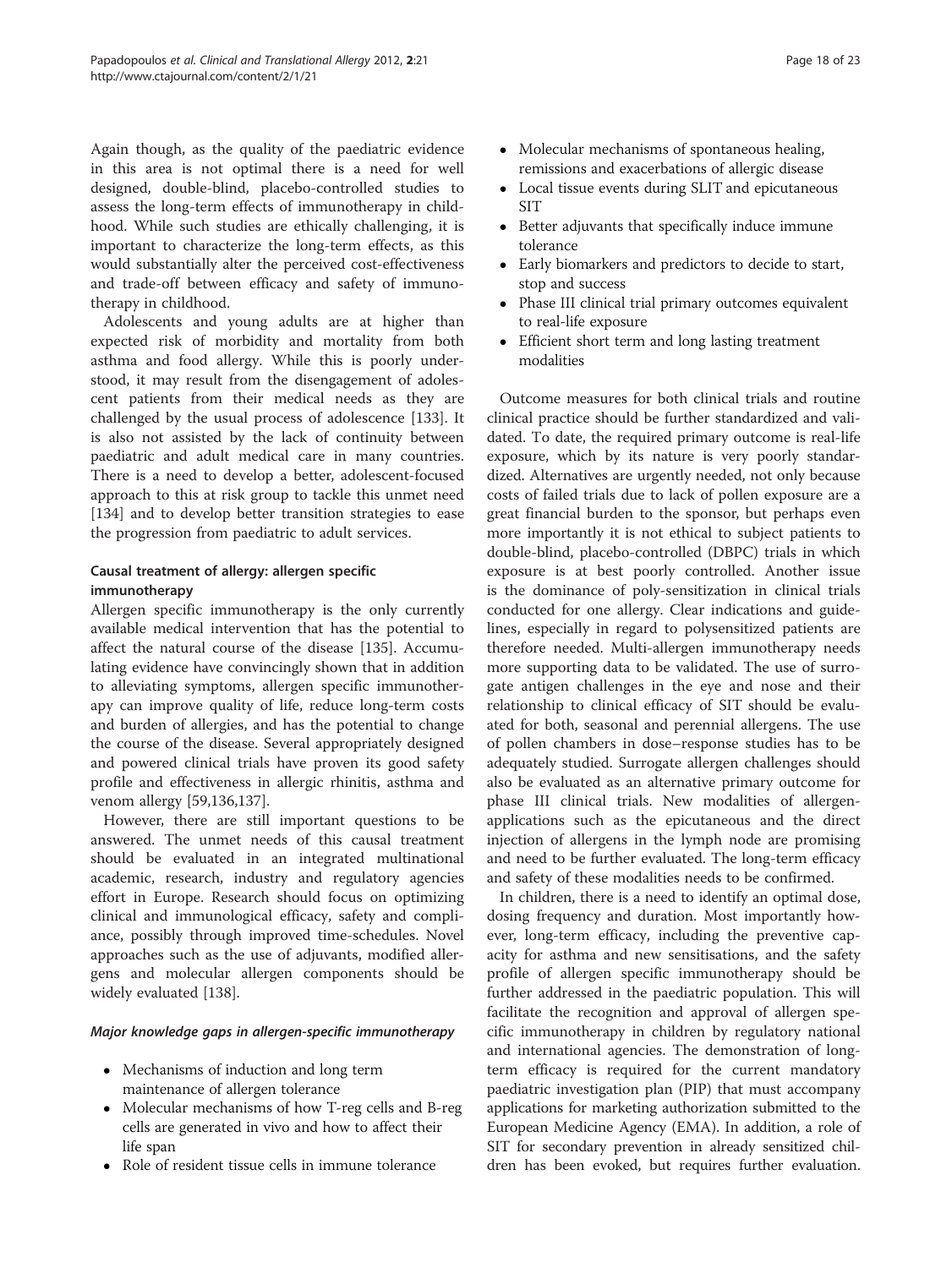Studies exploring this hypothesis are definitely needed. Furthermore, there is a need to perform economic assessments in high-quality prospective and long-term clinical studies comparing immunotherapy with pharmacotherapy in real-life practice.

Understanding the mechanisms of immunotherapy will ultimately lead to advanced, curative treatments of allergic diseases, therefore research focusing on the generation, life span and different roles of T-regulatory cells is needed [34,139]. Furthermore, long-term immune tolerance and local tissue events should be studied in detail, in parallel to the understanding of spontaneous healing, remission and exacerbations of allergic disease. Specific issues in relation to immune tolerance include the molecular mechanisms of how T regulatory cells are generated in vivo, their life span induced by allergen immunotherapy, whether they have any deleterious roles, tolerance to tumour antigens and chronic infectious agents and the role of resident tissue cells [140]. Increased knowledge on tolerance induction may also lead to strategies for preventive vaccination [141].

Biomarkers able to predict clinical response, treatment outcome and/or monitor progression of the treatment are also key to enhance clinical decisions. Any differences in the mechanisms of high-dose and low-dose allergen specific immunotherapy need also to be assessed.

## Conclusions

The advances in allergy diagnosis, management and basic science to date have been substantial. There remain, nevertheless, many unmet needs as a consequence of the modern epidemic of allergy. Extensive research is needed to counteract the consequences for both individual patients and public health. Despite the variety of external factors that may trigger allergic reactions, as well as the pathophysiological complexity of these chronic diseases, common themes in relation to research needs arise: phenotyping/endotyping seems to be widely required in order to arrange or re-arrange clinical syndromes in more coherent and treatment-responsive groups. Using different –omics approaches in combination with systems biology and systems medicine appear promising in this direction. Using these approaches, patient-tailored management, including gender specific focusing, may become realistic. The need for epidemiological description or surveillance, including exposome monitoring, remains in many fields, and real-life, patientcentered research supported by registries is required. Basic mechanisms are still incompletely understood, therefore, any diagnostic, classification or treatment effort should be supported by attempts to better understand pathophysiology. Allergen components promise to be the next generation of diagnostic and therapeutic tools; large-scale studies are required to bring them to

the clinics. Finally, severe disease, co-morbidities and/or exacerbations over a chronic course, are usually the most difficult to manage, more costly and dangerous and therefore require particular attention. Nevertheless, currently arising treatments, particularly in the fields of immunotherapy and biologicals, hold great promise for targeted and causal management of allergic diseases.

#### Major research themes in allergy

- Mechanisms
- Prevention
- Epidemiological surveillance Registries
- Biomarkers for prediction, diagnosis, classification, treatment response
- Phenotypes / Endotypes
- Severe Disease/Exacerbations
- Novel treatments (biologicals, vaccines, new drugs)

#### Abbreviations

AD: Atopic dermatitis; AKC: Atopic keratoconjunctivitis; AR: Allergic rhinitis; DBPC: Double-blind, placebo-controlled; DHR: Drug hypersensitivity reaction; EAACI: European Academy of Allergy and Clinical Immunology; ECHRS: European community respiratory health survey; EIB: Exercise-induced bronchoconstriction; EU: European Union; GA<sup>2</sup>LEN: Global Allergy and Asthma European Network; HVA: Hymenoptera venom allergy; IDHR: Immune-mediated drug hypersensitivity reaction; ILCs: Innate lymphoid cells; ISAAC: International study of asthma and allergies in childhood; LTi: Lymphoid tissue–inducer; PAC: Perennial allergic conjunctivitis; VIT: Venom immunotherapy; VKC: Vernal keratoconjunctivitis; WADA: World anti-doping agency.

#### Competing interests

All authors are members of EAACI or EFA Boards and declare no other competing interests in respect to this publication.

#### Author details

<sup>1</sup> Allergy Department, 2nd Pediatric Clinic, University of Athens, Athens, Greece. <sup>2</sup>Transylvania University, Brasov, Romania. <sup>3</sup>Ankara University, Ankara Turkey. <sup>4</sup>University Hospital Ospedali Riuniti, Ancona, Italy. <sup>5</sup>Allergy & Respiratory Diseases Clinic – DIMI, University of Genoa, IRCCS AOU San Martino-IST, Genoa, Italy. <sup>6</sup>Hospital Vall d'Hebron, Barcelona, Spain. <sup>7</sup>University of Manchester, Manchester, United Kingdom. <sup>8</sup>University Hospital Groningen Groningen, The Netherlands. <sup>9</sup>University Hospital of Montpellier, Montpellier France. <sup>10</sup>Children's Hospital, Geneva, Switzerland. <sup>11</sup>Polyclinique de l'Ormeau, Tarbes, France. 12Norfolk & Norwich University Hospital, Norwich, United Kingdom. 13Dipartimento di Scienze Mediche, University of Torino, Torino, Italy. <sup>14</sup>University Hospitals Leuven, Leuven, Belgium. <sup>15</sup>Wroclaw Medical University, Wroclaw, Poland. <sup>16</sup>University Medical Center Utrecht, Utrecht, The Netherlands. <sup>17</sup>Krefting Research Centre, Gothenburg, Sweden. <sup>18</sup>Department of Pediatrics, University of Padua, Padova, Italy. <sup>19</sup>Copenhagen University Hospital at Gentofte, Gentofte, Denmark. <sup>20</sup>University of Southampton Faculty of Medicine, Southampton, United Kingdom. <sup>21</sup> University of Zurich Zurich, Switzerland. <sup>22</sup>University of Salerno, Fisciano, Salerno, Italy.<br><sup>23</sup>Academic Medical Center, Amsterdam, The Netherlands. <sup>24</sup>Department of Dermatology and Allergy, Hannover Medical School, Hannover, Germany. 25European Federation of Allergy and Airways Diseases Patients' Associations (EFA), Brussels, Belgium. <sup>26</sup>Uveitis Center, Ophthamology epmn, Rapallo Hospital, Genova, Italy. <sup>27</sup>Epidemiology of Allergic and Respiratory Disease, UMR-S 707 INSERM and UPMC Paris Sorbonnes, Paris, France. <sup>28</sup>University of Florence, Florence, Italy. <sup>29</sup>Hospital Universitario Príncipe de Asturias, Madrid, Spain. <sup>30</sup>University of Regensburg, Germany / Brighton and Sussex Medical School, Brighton, United Kingdom. <sup>31</sup> Research Laboratory, Carlos Hava Hospital, Malaga, Spain. 32Department of Internal Diseases, Geriatrics and Allergology, University of Medicine, Wroclaw, Poland. <sup>33</sup>Allergy Unit, Azienda Ospedaliera Universitaria Integrata, Padova, Italy. 34Department of Internal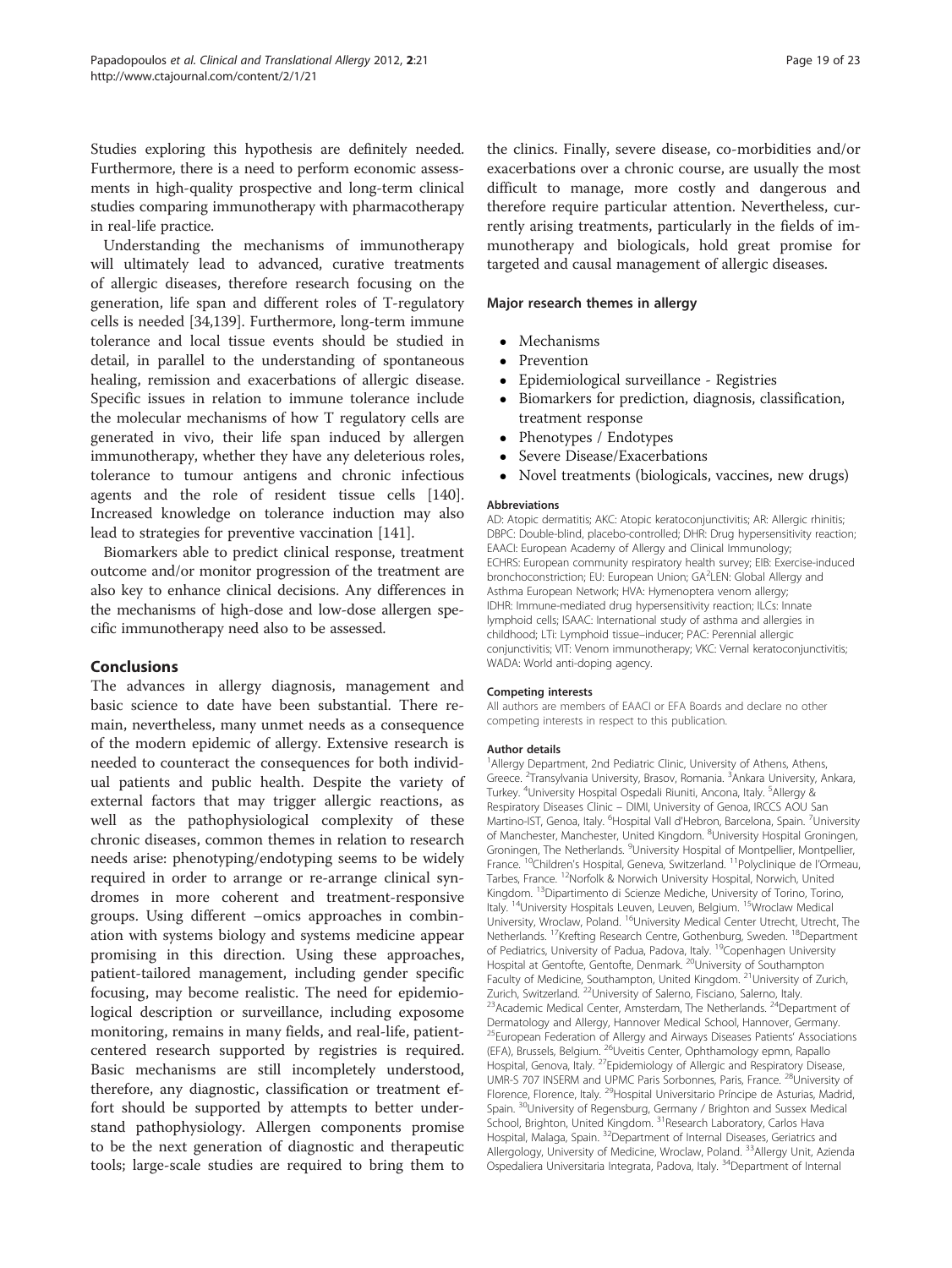Medicine, Lung Function Unit, "Sapienza", University of Rome, Rome, Italy. <sup>35</sup>Department of Dermatology, Technische Universität München, Munich, Germany. <sup>36</sup>Imperial College London, London, United Kingdom. <sup>37</sup>CK-CARE, ZAUM – Center of Allergy & Environment, Helmholtz Zentrum München/ Technische Universität, Munich, Munich, Germany. 38Vilnius University, Vilnius, Lithuania. <sup>39</sup>Royal Brompton Hospital, London, United Kingdom. <sup>40</sup>Karolinska University Hospital, Stockholm, Sweden. 41University Hospitals of Geneva, Medical School of the University of Geneva, Department of Child and Adolescent Medicine, Geneva, Switzerland. <sup>42</sup>Uludag University, Bursa, Turkey.<br><sup>43</sup>Chair and Department of Pediatrics, Jagiellonian University Medical College, Krakow, Poland. 44Department of Otorhinolaryngology, Head and Neck Surgery, Eskisehir Osmangazi University, Eskisehir, Turkey. <sup>45</sup>Centro Hospitalar<br>São João EPE, Porto, Portugal. <sup>46</sup>ErasmusMC, Rotterdam, The Netherlands. <sup>47</sup>Department of Medical Sciences "M. Aresu", University of Cagliari, Cagliari, Italy. <sup>48</sup>Careggi Hospital, Florence, Italy. <sup>49</sup>Pédiatre A, CHRU Clermont Ferrand, Clermont Ferrand, France. <sup>50</sup>UMH University, Alicante, Spain. <sup>51</sup>Hospital<br>Clínico San Carlos, Madrid, Spain. <sup>52</sup>Universidad de Navarra, Pamplona, Spain. <sup>53</sup>St Thomas' Hospital & King's College London, London, UK. <sup>54</sup>Royal Free Hospital, London, United Kingdom. <sup>55</sup>Institute of Epidemiology and Medical Biometry, Ulm University, Ulm, Germany. 56University Hospital Ghent, Ghent, Belgium. 57Polish Mother's Memorial Hospital - Research Institute, Department of Opthalmology, Lodz, Poland. 58Klinik für Kinder und Jugendmedizin, St. Josef Hospital Ruhr University, Bochum, Germany. <sup>59</sup> Aarhus University Hospital, Aarhus, Denmark. <sup>60</sup>Medical University Vienna, Wien, Austria. <sup>61</sup>Institute of Molecular Biology, Yerevan, Armenia. <sup>62</sup>Oslo University Hospital, Rikshospitalet, Oslo, Norway. 63Pediatric Allergy and Asthma Unit, Ihsan Dogramaci Children's Hospital, Hacettepe Univirsity School of Medicine, Ankara, Turkey. 64Allergie- & Asthma-Zentrum Berlin Westend, Berlin, Germany. <sup>65</sup>Department of Allergy and Clinical Immunology, 424 General Military Training Hospital, Thessaloniki, Greece. <sup>66</sup>Department of Immunology, Rheumatology and Allergy, Medical University of Lodz, Lodz, Poland. <sup>67</sup>Charité C. Virchow University Children's Hospital, Berlin, Germany. 68Hochgebirgsklinik, Davos-Wolfgang, Davos, Switzerland. <sup>69</sup>Skin and Allergy Hospital, Helsinki, Finland. 70King's College London, London, United Kingdom. <sup>71</sup>L'Institut du Thorax, Nantes, France. <sup>72</sup>Department of Allergy and Clinical Immunology, Lodz, Poland.<sup>73</sup>Faculty of Medicine, ENT Department, University of Oradea, Oradea, Romania.<sup>74</sup>Center for Molecular Allergology, IDI-IRCCS, Rome, Italy. 75Unit of Pediatric allergy and Pneumology, Children's Hospital La Fe, Valencia, Spain. <sup>76</sup>Manchester Interdisciplinary Biocentre, Manchester, United Kingdom.<sup>77</sup>Department of Allergology and Clinical Immunology, Mother Theresa School of Medicine, Tirana, Albania. <sup>78</sup>German Red Cross Hospital Westend, Berlin, Germany.<sup>79</sup>Centre for Allergy Research at Karolinska Institutet, Stockholm, Sweden. 80Technical University of Munich, Munich, Germany. <sup>81</sup>Swiss Institute of Allergy and Asthma Research (SIAF), University of Zurich, Christine Kühne-Center for Allergy Research and Education (CK-CARE), Davos, Switzerland. <sup>82</sup>Allergy and Immunology Unit, Fondazione 'Salvatore Maugeri', Pavia, Italy. 83University of Ferrara at St. Anna Hospital, Ferrara, Italy. <sup>84</sup>Internal Medicine Pad Maragliano, Genoa, Italy.<br><sup>85</sup>Center for Rhinology and Allergology Wiesbaden, University Hospital Mannheim, Mannheim, Germany. <sup>86</sup>Dietetics and Nutritional Science Dept, Harokopio University, Athens, Greece. <sup>87</sup>Hospital La Paz Institute for Health Research, Madrid, Spain. <sup>88</sup>Institute for Prevention and Occupational Medicine of the German Social Accident Insurance, Allergology/Immunology; Ruhr-University, Bochum, Germany. <sup>89</sup>School of Life Sciences, Northumbria University, Newcastle upon Tyne, United Kingdom. <sup>90</sup>Hospital Divino Espirito Santo de Ponta Delgada, Ponta Delgada, Portugal. <sup>91</sup>ENT Department, University Hospital Split, Split, Croatia. <sup>92</sup>Hospital Civil, Malaga, Spain. <sup>93</sup>Nr. 101 - Odilija Rudzeviciene, Vilnius University, Vilnius, Lithuania. 94Ludwig-Maximilians-Universität, Munich, Germany. <sup>95</sup>Center of Allergy & Immunology, Tbilisi, Georgia. <sup>96</sup>Complesso Integrato Columbus, Rome, Italy.<br><sup>97</sup>Department of Pediatric Allergy, Hacettepe University, Ankara, Turkey. 98Department of Pediatric Allergy, King's College London, MRC & Asthma UK Centre for the Allergic Mechanisms of Asthma, London, United Kingdom. 99Immunoallergology Department, Coimbra University Hospital, Coimbra,

Portugal. <sup>100</sup>Rimini Infermi Hospital, Rimini, Italy. <sup>101</sup>Greifswald University Medical School, Greifswald, Germany. <sup>102</sup>Klinikum rechts der Isar der TU München, ZAUM, Munich, Germany. <sup>103</sup>Clinic for Rheumatology and Clinical Immunology/Allergology, University Hospital of Bern, Switzerland, Bern,<br>Switzerland. <sup>104</sup>University of Edinburgh, Edinburgh, United Kingdom.<br><sup>105</sup>Azienda Ospedaliero-Universitaria, Verona, Italy. <sup>106</sup>Institute of Technol Tartu University, Tartu, Estonia. <sup>107</sup>Catholic University of Leuven, Leuven,

Belgium. <sup>108</sup>Occupational Medicine, Terni Hospital, University of Perugia,<br>Perugia, Italy. <sup>109</sup>National Institutes of Health, Bethesda, MD 20892, USA. <sup>110</sup>Centre Hospitalier Universitaire Vaudois, Lausanne, Switzerland.<br><sup>111</sup>Department of Experimental Dermatology and Cosmetology, Jagiellonian University, Krakow, Poland. 112Emma Children's Hospital Academic Medical Center, Amsterdam, The Netherlands. 113Department of Dermatology, Medical University of Graz, Graz, Austria. 114Department of ENT and Pediatrics, Academic Medical Center, Amsterdam, the Netherlands. <sup>115</sup>Dept. of Otolaryngology-Head and Neck Surgery, Temple University, Philadelphia, USA. <sup>116</sup>The David Hide Asthma and Allergy Research Centre, Isle of Wight, England, United Kingdom. <sup>117</sup>St James's Hospital, England, United Kingdom.<br><sup>118</sup>Charité - Universitaetsmedizin Dpt. of Dermatology, Berlin, Germany.

#### Received: 19 September 2012 Accepted: 23 October 2012 Published: 2 November 2012

#### References

- 1. World Health Organization FSn307. [http://www.who.int/mediacentre/](http://www.who.int/mediacentre/factsheets/fs307/en/index.html) [factsheets/fs307/en/index.html](http://www.who.int/mediacentre/factsheets/fs307/en/index.html).
- 2. Asher MI, Montefort S, Bjorksten B, Lai CK, Strachan DP, Weiland SK, Williams H: Worldwide time trends in the prevalence of symptoms of asthma, allergic rhinoconjunctivitis, and eczema in childhood: ISAAC Phases One and Three repeat multicountry cross-sectional surveys. Lancet 2006, 368(9537):733–743.
- 3. European Federation of Allergy and Airway diseases, Patients Associations, (EFA): Fighting for breath. [http://wwwefanetorg/activities/documents/](http://wwwefanetorg/activities/documents/Fighting_For_Breath1pdf) [Fighting\\_For\\_Breath1pdf.](http://wwwefanetorg/activities/documents/Fighting_For_Breath1pdf)
- 4. Jarvis D, Burney P: ABC of allergies. The epidemiology of allergic disease. BMJ 1998, 316(7131):607–610.
- European Community Respiratory Health Survey: Variations in the prevalence of respiratory symptoms, selfreported asthma attacks and the use of asthma medication in the European Community respiratory health survey (ECRHS). Eur Respir J 1996, 9:687-695.
- 6. E V: EFA Book on Respiratory Allergies Raise Awareness, Relieve the Burden. <http://wwwefanetorg/documents/EFABookonRespiratoryAllergiesFINALpdf> 2011.
- Wertz DA, Pollack M, Rodgers K, Bohn RL, Sacco P, Sullivan SD: Impact of asthma control on sleep, attendance at work, normal activities, and disease burden. Ann Allergy Asthma Immunol 2010, 105(2):118–123.
- 8. European Respiratory Society, [ERS]: European Lung Book. The First Comprehensive Survey on Respiratory Health in Europe.
- 9. Foundation EL: Economic Impact of Lung Diseases; 2011.
- 10. Verboom P, Hakkaart-Van L, Sturkenboom M, De Zeeuw R, Menke H, Rutten F: The cost of atopic dermatitis in the Netherlands: an international comparison. Br J Dermatol 2002, 147(4):716–724.
- 11. Mancini AJ, Kaulback K, Chamlin SL: The socioeconomic impact of atopic dermatitis in the United States: a systematic review. Pediatr Dermatol 2008, 25(1):1–6.
- 12. Council of the European Union: Council conclusions on prevention, early diagnosis and treatment of chronic respiratory diseases in children. [http://](http://wwwconsiliumeuropaeu/uedocs/cms_Data/docs/pressdata/en/lsa/126522pdf) [wwwconsiliumeuropaeu/uedocs/cms\\_Data/docs/pressdata/en/lsa/](http://wwwconsiliumeuropaeu/uedocs/cms_Data/docs/pressdata/en/lsa/126522pdf) [126522pdf.](http://wwwconsiliumeuropaeu/uedocs/cms_Data/docs/pressdata/en/lsa/126522pdf)
- 13. Kauppi P, Linna M, Martikainen J, Makela MJ, Haahtela T: Follow-up of the Finnish Asthma Programme 2000–2010: reduction of hospital burden needs risk group rethinking. Thorax 2012, [Epub ahead of print] PMID 22504963.
- 14. Beasley RKU, von Mutius E, Pearce N, International Study of Asthma and Allergies in Childhood (ISAAC) Steering Committee: Worldwide variation in prevalence of symptoms of asthma, allergic rhinoconjunctivitis, and atopic eczema: ISAAC. Lancet 1998, 351:1225–1232.
- 15. Sunyer J, Anto JM, Tobias A, Burney P: Generational increase of selfreported first attack of asthma in fifteen industrialized countries. European Community Respiratory Health Study (ECRHS). Eur Respir J 1999, 14(4):885–891.
- 16. Bousquet J, Kauffmann F, Demoly P, Leynaert B, Bousquet PJ, Demenais F, Lenzen G, Burney PG, Zuberbier T, Van Cauwenberge P: [GA2LEN (Global Allergy and Asthma European Network)]. Rev Mal Respir 2009, 26(6):577–586.
- 17. Burney P, Summers C, Chinn S, Hooper R, van Ree R, Lidholm J: Prevalence and distribution of sensitization to foods in the European Community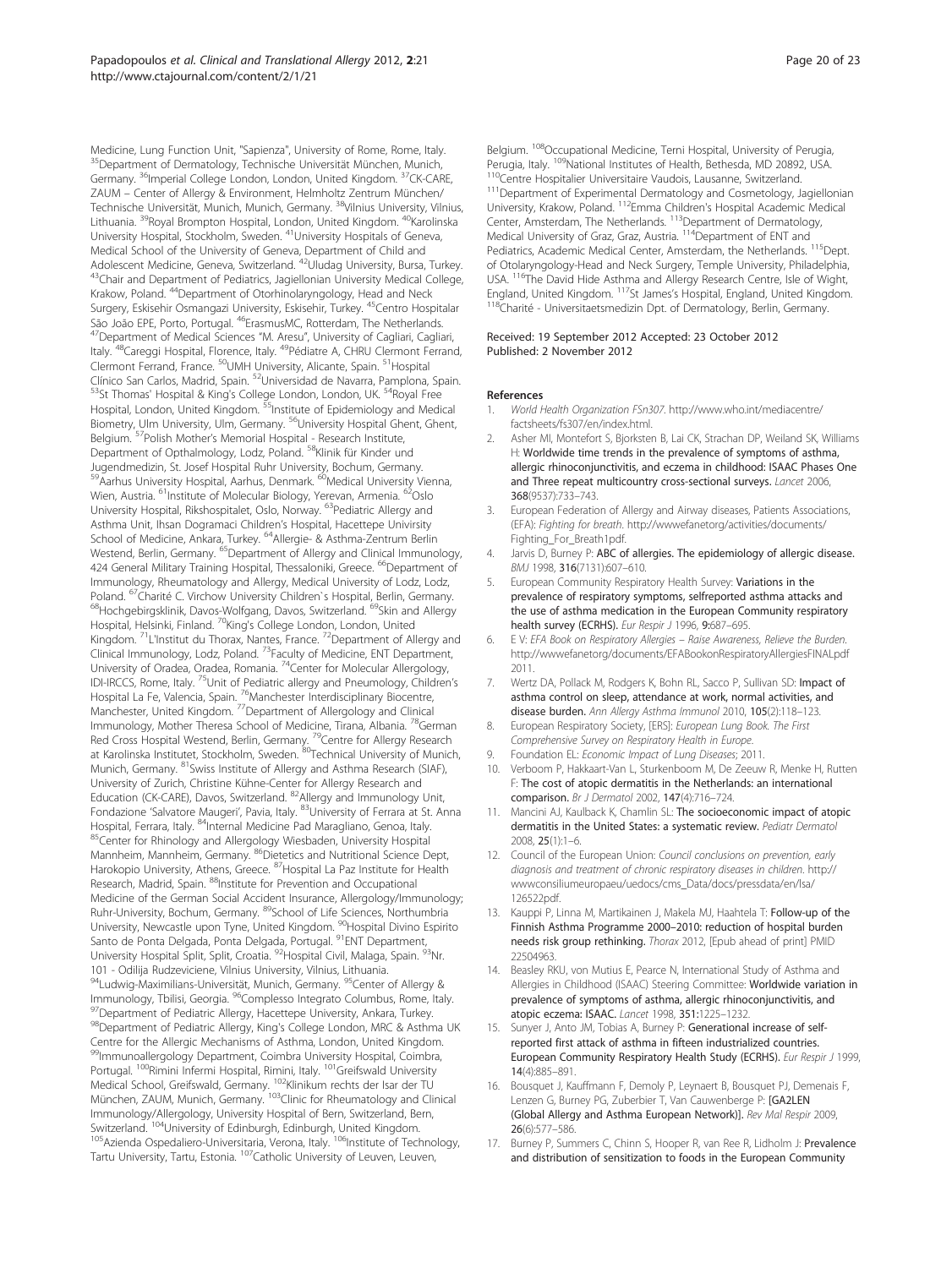Respiratory Health Survey: a EuroPrevall analysis. Allergy 2010, 65(9):1182–1188.

- 18. von Mutius E, Vercelli D: Farm living: effects on childhood asthma and allergy. Nat Rev Immunol 2010, 10(12):861–868.
- 19. Brown SJ, Asai Y, Cordell HJ, Campbell LE, Zhao Y, Liao H, Northstone K, Henderson J, Alizadehfar R, Ben-Shoshan M, et al: Loss-of-function variants in the filaggrin gene are a significant risk factor for peanut allergy. J Allergy Clin Immunol 2011, 127(3):661–667.
- 20. Akdis CA, Akdis M, Trautmann A, Blaser K: Immune regulation in atopic dermatitis. Curr Opin Immunol 2000, 12:641-646.
- 21. Larche M, Akdis CA, Valenta R: Immunological mechanisms of allergen-specific immunotherapy. Nat Rev Immunol 2006, 6(10):761–771.
- 22. Gilles S, Fekete A, Zhang X, Beck I, Blume C, Ring J, Schmidt-Weber C, Behrendt H, Schmitt-Kopplin P, Traidl-Hoffmann C: Pollen metabolome analysis reveals adenosine as a major regulator of dendritic cell-primed T(H) cell responses. J Allergy Clin Immunol 2011, 127(2):454–461.
- 23. Basinski TM, Holzmann D, Eiwegger T, Zimmermann M, Klunker S, Meyer N, Schmid-Grendelmeier P, Jutel M, Akdis CA: Dual nature of T cell-epithelium interaction in chronic rhinosinusitis. J Allergy Clin Immunol 2009, 124(1):74–80. e71-78.
- 24. Akdis CA: Allergy and hypersensitivity: mechanisms of allergic disease. Curr Opin Immunol 2006, 18(6):718–726.
- 25. Hammad H, Chieppa M, Perros F, Willart MA, Germain RN, Lambrecht BN: House dust mite allergen induces asthma via Toll-like receptor 4 triggering of airway structural cells. Nat Med 2009, 15(4):410–416.
- 26. Mjosberg JM, Trifari S, Crellin NK, Peters CP, van Drunen CM, Piet B, Fokkens WJ, Cupedo T, Spits H: Human IL-25- and IL-33-responsive type 2 innate lymphoid cells are defined by expression of CRTH2 and CD161. Nat Immunol 2011, 12(11):1055–1062.
- 27. Strid J, Sobolev O, Zafirova B, Polic B, Hayday A: The intraepithelial T cell response to NKG2D-ligands links lymphoid stress surveillance to atopy. Science 2011, 334(6060):1293–1297.
- 28. Kau AL, Ahern PP, Griffin NW, Goodman AL, Gordon JI: Human nutrition, the gut microbiome and the immune system. Nature 2011, 474 (7351):327–336.
- 29. Ashe A, Sapetschnig A, Weick EM, Mitchell J, Bagijn MP, Cording AC, Doebley AL, Goldstein LD, Lehrbach NJ, Le Pen J, et al: PiRNAs Can Trigger a Multigenerational Epigenetic Memory in the Germline of C. elegans. Cell 2012, 150(1):88–99.
- 30. Eyerich S, Eyerich K, Pennino D, Carbone T, Nasorri F, Pallotta S, Cianfarani F, Odorisio T, Traidl-Hoffmann C, Behrendt H, et al: Th22 cells represent a distinct human T cell subset involved in epidermal immunity and remodeling. J Clin Invest 2009, 119(12):3573–3585.
- 31. Burgler S, Ouaked N, Bassin C, Basinski TM, Mantel PY, Siegmund K, Meyer N, Akdis CA, Schmidt-Weber CB: Differentiation and functional analysis of human T(H)17 cells. J Allergy Clin Immunol 2009, 123(3):588–595.
- 32. Stassen M, Schmitt E, Bopp T: From interleukin-9 to T helper 9 cells. Ann N Y Acad Sci 2012, 1247:56–68.
- 33. Wisniewski JA, Borish L: Novel cytokines and cytokine-producing T cells in allergic disorders. Allergy Asthma Proc 2011, 32(2):83–94.
- 34. Akdis CA: Therapies for allergic inflammation: refining strategies to induce tolerance. Nat Med 2012, 18(5):736–749.
- 35. Pelaia G, Renda T, Romeo P, Busceti MT, Maselli R: Omalizumab in the treatment of severe asthma: efficacy and current problems. Ther Adv Respir Dis 2008, 2(6):409–421.
- 36. Wenzel SE: Eosinophils in asthma--closing the loop or opening the door? N Engl J Med 2009, 360.
- 37. Eberlein B, Krischan L, Darsow U, Ollert M, Ring J: Double positivity to bee and wasp venom: Improved diagnostic procedure by recombinant allergen-based IgE testing and basophil activation test including data about cross-reactive carbohydrate determinants. J Allergy Clin Immunol 2012, 14:14.
- 38. Harwanegg C, Hiller R: Protein microarrays in diagnosing IgE-mediated diseases: spotting allergy at the molecular level. Expert Rev Mol Diagn 2004, 4(4):539–548.
- 39. Scala E, Alessandri C, Bernardi ML, Ferrara R, Palazzo P, Pomponi D, Quaratino D, Rasi C, Zaffiro A, Zennaro D, et al: Cross-sectional survey on immunoglobulin E reactivity in 23,077 subjects using an allergenic molecule-based microarray detection system. Clin Exp Allergy 2010, 40(6):911–921.
- 40. Hoffmann HJ, Bogebjerg M, Nielsen LP, Dahl R: Lysis with Saponin improves detection of the response through CD203c and CD63 in the basophil activation test after crosslinking of the high affinity IgE receptor FcepsilonRI. Clin Mol Allergy 2005, 3:10.
- 41. Ebo DG, Bridts CH, Hagendorens MM, Mertens CH, De Clerck LS, Stevens WJ: Flow-assisted diagnostic management of anaphylaxis from rocuronium bromide. Allergy 2006, 61(8):935–939.
- 42. El-Ghaiesh S, Monshi MM, Whitaker P, Jenkins R, Meng X, Farrell J, Elsheikh A, Peckham D, French N, Pirmohamed M, et al: Characterization of the antigen specificity of T-cell clones from piperacillin-hypersensitive patients with cystic fibrosis. J Pharmacol Exp Ther 2012, 341(3):597-610.
- 43. Patrick DL, Burke LB, Powers JH, Scott JA, Rock EP, Dawisha S, O'Neill R, Kennedy DL: Patient-reported outcomes to support medical product labeling claims: FDA perspective. Value Health 2007, 10(Suppl 2):S125–137.
- 44. Baiardini I, Bousquet PJ, Brzoza Z, Canonica GW, Compalati E, Fiocchi A, Fokkens W, van Wijk RG, La Grutta S, Lombardi C, et al: Recommendations for assessing patient-reported outcomes and health-related quality of life in clinical trials on allergy: a GA(2)LEN taskforce position paper. Allergy 2010, 65(3):290–295.
- 45. European Medicines Agency, Committee for medicinal products for human use, (CHMP): Reflection paper on the regulatory guidance for the use of health-related quality of life (HROL) measures in the evaluation of medicinal products. European Medicines Agency website 2005, (cited 2007 April) 2005.
- 46. US Department of Health and Human Services FDA Center for Drug Evaluation and Research: Guidance for Industry: patient reported outcome measures: use in medical product development to support labelling claims: draft guidance. Health Qual Life Outcomes 2006, 4:79.
- 47. Guyatt GH, Oxman AD, Vist GE, Kunz R, Falck-Ytter Y, Alonso-Coello P, Schunemann HJ: GRADE: an emerging consensus on rating quality of evidence and strength of recommendations. BMJ 2008, 336:924–926.
- 48. Leynaert B, Soussan D: Monitoring the quality-of-life in allergic disorders. Curr Opin Allergy Clin Immunol 2003, 3(3):177–183.
- 49. Baiardini I, Braido F, Brandi S, Tarantini F, Bonini S, Bousquet PJ, Zuberbier T, Demoly P, Canonica GW: The impact of GINA suggested drugs for the treatment of asthma on Health-Related Quality of Life: a GA(2)LEN review. Allergy 2008, 63(8):1015–1030.
- 50. Baiardini I, Braido F, Tarantini F, Porcu A, Bonini S, Bousquet PJ, Zuberbier T, Demoly P, Canonica GW: ARIA-suggested drugs for allergic rhinitis: what impact on quality of life? A GA2LEN review. Allergy 2008, 63(6):660–669.
- 51. van derVelde JL, Flokstra-de Blok BM, Vlieg-Boerstra BJ, Oude Elberink JN, Schouten JP, Dunngalvin A, Hourihane JO, Duiverman EJ, Dubois AE: Test-retest reliability of the Food Allergy Quality of Life Questionnaires (FAQLQ) for children, adolescents and adults. Qual Life Res: Inst J Qual Life Aspects Treatment, Care Rehabil 2009, 18(2):245–251.
- 52. World Health Organization: Fact Sheet n°307. 2011. [http://www.who.int/](http://www.who.int/mediacentre/factsheets/fs307/en/index.html) [mediacentre/factsheets/fs307/en/index.html](http://www.who.int/mediacentre/factsheets/fs307/en/index.html).
- 53. Holgate S, Bisgaard H, Bjermer L, Haahtela T, Haughney J, Horne R, McIvor A, Palkonen S, Price DB, Thomas M, et al: The Brussels Declaration: the need for change in asthma management. Eur Respir J 2008, 32(6):1433–1442.
- 54. Lane S, Molina J, Plusa T: An international observational prospective study to determine the cost of asthma exacerbations (COAX). Respir Med 2006, 100(3):434–450.
- 55. Sears MR, Greene JM, Willan AR, Wiecek EM, Taylor DR, Flannery EM, Cowan JO, Herbison GP, Silva PA, Poulton R: A longitudinal, population-based, cohort study of childhood asthma followed to adulthood. N Engl J Med 2003, 349(15):1414–1422.
- 56. Lotvall J, Akdis CA, Bacharier LB, Bjermer L, Casale TB, Custovic A, Lemanske RF Jr, Wardlaw AJ, Wenzel SE, Greenberger PA: Asthma endotypes: a new approach to classification of disease entities within the asthma syndrome. J Allergy Clin Immunol 2011, 127(2):355-360.
- 57. Agache I, Akdis C, Jutel M, Virchow JC: Untangling asthma phenotypes and endotypes. Allergy 2012, 67(7):835–846.
- 58. Auffray C, Charron D, Hood L: Predictive, preventive, personalized and participatory medicine: back to the future. Genome Med 2010, 2(8):57.
- 59. Greiner AN, Hellings PW, Rotiroti G, Scadding GK: Allergic rhinitis. Lancet 2011, 378(9809):2112–2122.
- 60. Maurer M, Zuberbier T: Undertreatment of rhinitis symptoms in Europe: findings from a cross-sectional questionnaire survey. Allergy 2007, 62(9):1057–1063.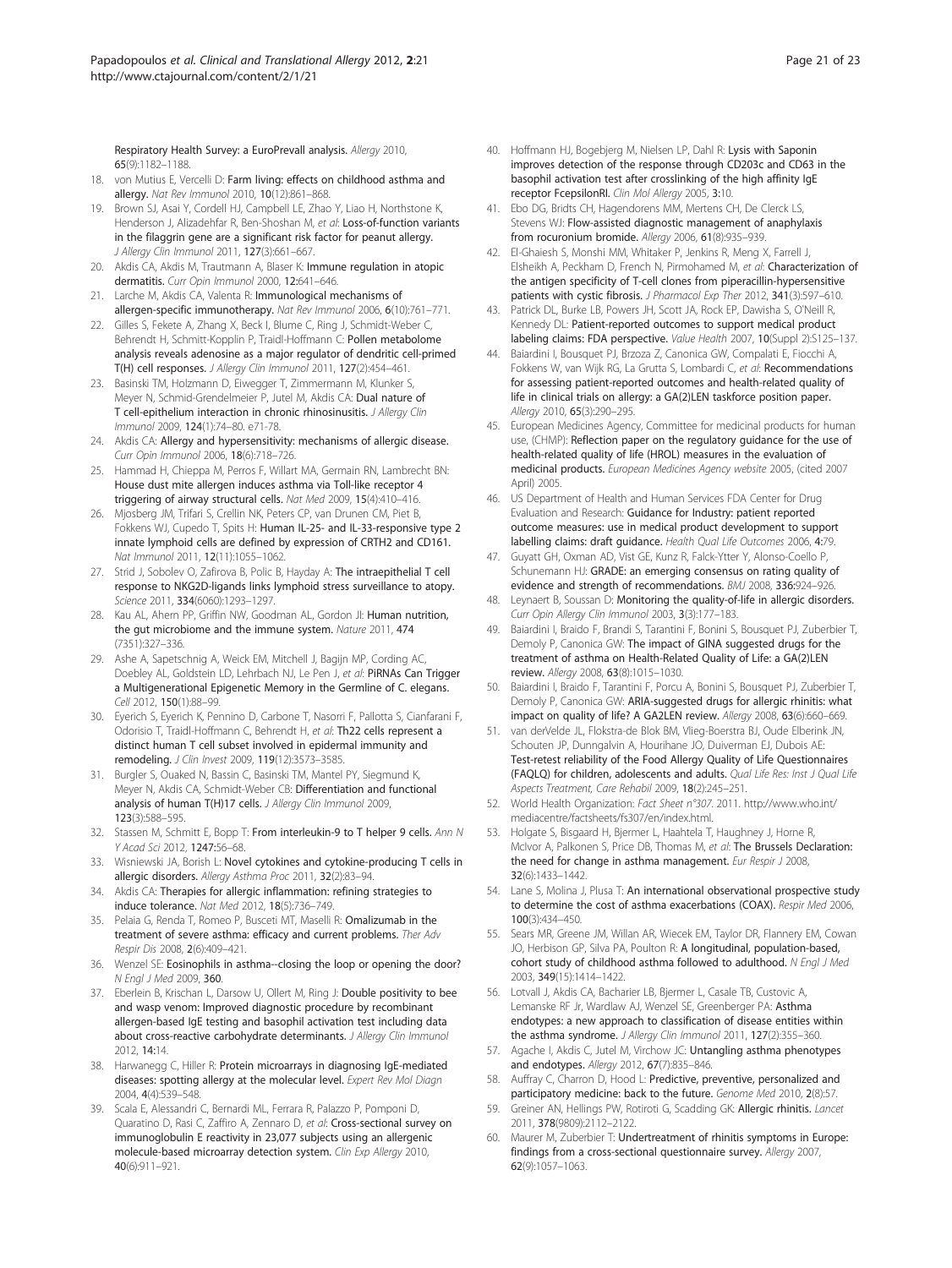- 61. Bousquet J, Bachert C, Canonica GW, Mullol J, Van Cauwenberge P, Jensen CB, Fokkens WJ, Ring J, Keith P, Gopalan G, et al: Efficacy of desloratadine in persistent allergic rhinitis - a GA(2)LEN study. Int Arch Allergy Immunol 2010, 153(4):395–402.
- 62. Watelet JB, Van Zele T, Gjomarkaj M, Canonica GW, Dahlen SE, Fokkens W, Lund VJ, Scadding GK, Mullol J, Papadopoulos N, et al: Tissue remodelling in upper airways: where is the link with lower airway remodelling? Allergy 2006, 61(11):1249–1258.
- 63. Scadding G, Hellings P, Alobid I, Bachert C, Fokkens W, van Wijk RG, Gevaert P, Guilemany J, Kalogjera L, Lund V, et al: Diagnostic tools in Rhinology EAACI position paper. Clin Transl Allergy 2011, 1(1):2.
- 64. Hellings PW, Dobbels F, Denhaerynck K, Piessens M, Ceuppens JL, De Geest S: Explorative study on patients' perceived knowledge level, expectations, preferences and fear for side effects for treatment for allergic rhinitis. Clin Transl Allergy 2012, 2(1):9.
- 65. Kong HH OJ, Deming C, Conlan S, Grice EA, Beatson MA, Nomicos E, Polley EC, Komarow HD, NISC Comparative Sequence Program, Murray PR, Turner ML, Segre JA: Temporal shifts in the skin microbiome associated with disease flares and treatment in children with atopic dermatitis. Genome Res 2012, Epub ahead of print.
- 66. Fox ATSP, du Toit G, Syed H, Lack G: Household peanut consumption as a risk factor for the development of peanut allergy. J Allergy Clin Immunol 2009, 123(2):417–423.
- 67. Schultz Larsen F, Diepgen T, Svensson A: The occurrence of atopic dermatitis in north Europe: an international questionnaire study. J Am Acad Dermatol 1996, 34(5 Pt 1):760–764.
- 68. Williams H, Robertson C, Stewart A, Ait-Khaled N, Anabwani G, Anderson R, Asher I, Beasley R, Bjorksten B, Burr M, et al: Worldwide variations in the prevalence of symptoms of atopic eczema in the international study of asthma and allergies in childhood. J Allergy Clin Immunol 1999, 103(1 Pt 1):125–138.
- 69. Kawasaki HNK, Kubo A, Hata T, Shimizu A, Mizuno H, Yamada T, Amagai M: Altered stratum corneum barrier and enhanced percutaneous immune responses in filaggrin-null mice. J Allergy Clin Immunol 2012, .
- 70. Soyka MB, Wawrzyniak P, Eiwegger T, Holzmann D, Treis A, Wanke K, Kast JI, Akdis CA: Defective epithelial barrier in chronic rhinosinusitis: The regulation of tight junctions by IFN-gamma and IL-4. J Allergy Clin Immunol 2012, .
- 71. Rantanen T: The cause of the Chinese sofa/chair dermatitis epidemic is likely to be contact allergy to dimethylfumarate, a novel potent contact sensitizer. Br J Dermatol 2008, 159(1):218–221.
- 72. Spiewak R: Food-provoked eczema: a hypothesis on the possible role of systemic contact allergy to haptens present in both cosmetics and foods. Estetol Med Kosmetol 2011, 1(1):35–40.
- 73. Faurschou AMT, Johansen JD, Thyssen JP: Metal allergen of the 21st Century - a review on exposure, epidemiology and clinical manifestations of palladium allergy95. Contact Dermatitis 2011, 644:185–195.
- 74. Hellgren L: The prevalence of urticaria in the total population. Acta Allergol 1972, 27(3):236–240.
- 75. Saini SRK, Hsieh HJ, Wong DA, Conner E, Kaplan A, Spector S, Maurer M: A randomized, placebo-controlled, dose-ranging study of single-dose omalizumab in patients with H1-antihistamine-refractory chronic idiopathic urticaria. J Allergy Clin Immunol 2011, 128(3):567-573.
- 76. Peden D, Reed CE: Environmental and occupational allergies. J Allergy Clin Immunol 2010, 125(2 Suppl 2):S150–160.
- 77. Cecchi L, D'Amato G, Ayres JG, Galan C, Forastiere F, Forsberg B, Gerritsen J, Nunes C, Behrendt H, Akdis C, et al: Projections of the effects of climate change on allergic asthma: the contribution of aerobiology. Allergy 2010, 65(9):1073–1081.
- 78. Buters JT, Kasche A, Weichenmeier I, Schober W, Klaus S, Traidl-Hoffmann C, Menzel A, Huss-Marp J, Kramer U, Behrendt H: Year-to-year variation in release of Bet v 1 allergen from birch pollen: evidence for geographical differences between West and South Germany. Int Arch Allergy Immunol 2008, 145(2):122–130.
- 79. Laatikainen T, von Hertzen L, Koskinen JP, Makela MJ, Jousilahti P, Kosunen TU, Vlasoff T, Ahlstrom M, Vartiainen E, Haahtela T: Allergy gap between Finnish and Russian Karelia on increase. Allergy 2011, 66(7):886–892.
- 80. Flohr C, Quinnell RJ, Britton J: Do helminth parasites protect against atopy and allergic disease? Clin Exp Allergy 2009, 39(1):20-32.
- 81. Erb KJ: Can helminths or helminth-derived products be used in humans to prevent or treat allergic diseases? Trends Immunol 2009, 30(2):75–82.
- 82. Bisgaard H, Li N, Bonnelykke K, Chawes BL, Skov T, Paludan-Muller G, Stokholm J, Smith B, Krogfelt KA: Reduced diversity of the intestinal microbiota during infancy is associated with increased risk of allergic disease at school age. J Allergy Clin Immunol 2011, 128(3):646-652.
- 83. Papadopoulos NG, Christodoulou I, Rohde G, Agache I, Almqvist C, Bruno A, Bonini S, Bont L, Bossios A, Bousquet J, et al: Viruses and bacteria in acute asthma exacerbations–a GA(2) LEN-DARE systematic review. Allergy 2011, 66(4):458–468.
- 84. Skevaki CL, Psarras S, Volonaki E, Pratsinis H, Spyridaki IS, Gaga M, Georgiou V, Vittorakis S, Telcian AG, Maggina P, et al: Rhinovirus-induced basic fibroblast growth factor release mediates airway remodeling features. Clinical and translational allergy 2012, 2(1):14.
- 85. Jackson DJ, Gangnon RE, Evans MD, Roberg KA, Anderson EL, Pappas TE, Printz MC, Lee WM, Shult PA, Reisdorf E, et al: Wheezing rhinovirus illnesses in early life predict asthma development in high-risk children. Am J Respir Crit Care Med 2008, 178(7):667–672.
- 86. Papadopoulos NG, Xepapadaki P, Mallia P, Brusselle G, Watelet JB, Xatzipsalti M, Foteinos G, Van Drunen CM, Fokkens WJ, D'Ambrosio C, et al: Mechanisms of virus-induced asthma exacerbations: State-of-the-art. A GA2LEN and InterAirways document. Allergy: European J Allergy Clin Immunol 2007, 62(5):457–470.
- 87. Contoli M, Message SD, Laza-Stanca V, Edwards MR, Wark PA, Bartlett NW, Kebadze T, Mallia P, Stanciu LA, Parker HL, et al: Role of deficient type III interferon-lambda production in asthma exacerbations. Nat Med 2006, 12(9):1023–1026.
- 88. Miller EK, Edwards KM, Weinberg GA, Iwane MK, Griffin MR, Hall CB, Zhu Y, Szilagyi PG, Morin LL, Heil LH, et al: A novel group of rhinoviruses is associated with asthma hospitalizations. J Allergy Clin Immunol 2009, 123(1):98–104.
- 89. Sun K, Metzger DW: Inhibition of pulmonary antibacterial defense by interferon-gamma during recovery from influenza infection. Nat Med 2008, 14(5):558–564.
- 90. Oude Elberink J: Venom immunotherapy (VIT): clinical efficacy and improvement in quality of life. Drugs Today 2008, 44:43–45.
- 91. Bilo BM, Bonifazi F: Advances in hymenoptera venom immunotherapy. Curr Opin Allergy Clin Immunol 2007, 7(6):567–573.
- 92. Niedoszytko M, Bruinenberg M, de Monchy J, Weersma RK, Wijmenga C, Jassem E, Elberink JN: Changes in gene expression caused by insect venom immunotherapy responsible for the long-term protection of insect venom-allergic patients. Ann Allergy Asthma Immunol 2011, 106(6):502–510.
- 93. Borer-Reinhold M, Haeberli G, Bitzenhofer M, Jandus P, Hausmann O, Fricker M, Helbling A, Muller U: An increase in serum tryptase even below 11.4 ng/mL may indicate a mast cell-mediated hypersensitivity reaction: a prospective study in Hymenoptera venom allergic patients. Clin Exp Allergy 2011, 41(12):1777–1783.
- 94. Rueff F, Przybilla B, Bilo MB, Muller U, Scheipl F, Aberer W, Birnbaum J, Bodzenta-Lukaszyk A, Bonifazi F, Bucher C, et al: Predictors of side effects during the buildup phase of venom immunotherapy for Hymenoptera venom allergy: the importance of baseline serum tryptase. J Allergy Clin Immunol 2010, 126(1):105–111.
- 95. Bilo MB, Cinti B, Brianzoni MF, Braschi MC, Bonifazi M, Antonicelli L: Honeybee venom immunotherapy: a comparative study using purified and nonpurified aqueous extracts in patients with normal Basal serum tryptase concentrations. J Allergy 2012, 869243:12. Epub 2012 Jan 12.
- 96. Scurlock AM, Vickery BP, Hourihane JO, Burks AW: Pediatric food allergy and mucosal tolerance. Mucosal Immunol 2010, 3(4):345–354.
- 97. Fernandez-Rivas M, Bolhaar S, Gonzalez-Mancebo E, Asero R, van Leeuwen A, Bohle B, Ma Y, Ebner C, Rigby N, Sancho AI, et al: Apple allergy across Europe: how allergen sensitization profiles determine the clinical expression of allergies to plant foods. J Allergy Clin Immunol 2006, 118(2):481–488.
- 98. Zuidmeer-Jongejan L, Fernandez-Rivas M, Poulsen LK, Neubauer A, Asturias J, Blom L, Boye J, Bindslev-Jensen C, Clausen M, Ferrara R, et al: FAST: Towards safe and effective subcutaneous immunotherapy of persistent life-threatening food allergies. Clinical and translational allergy 2012, 2(1):5.